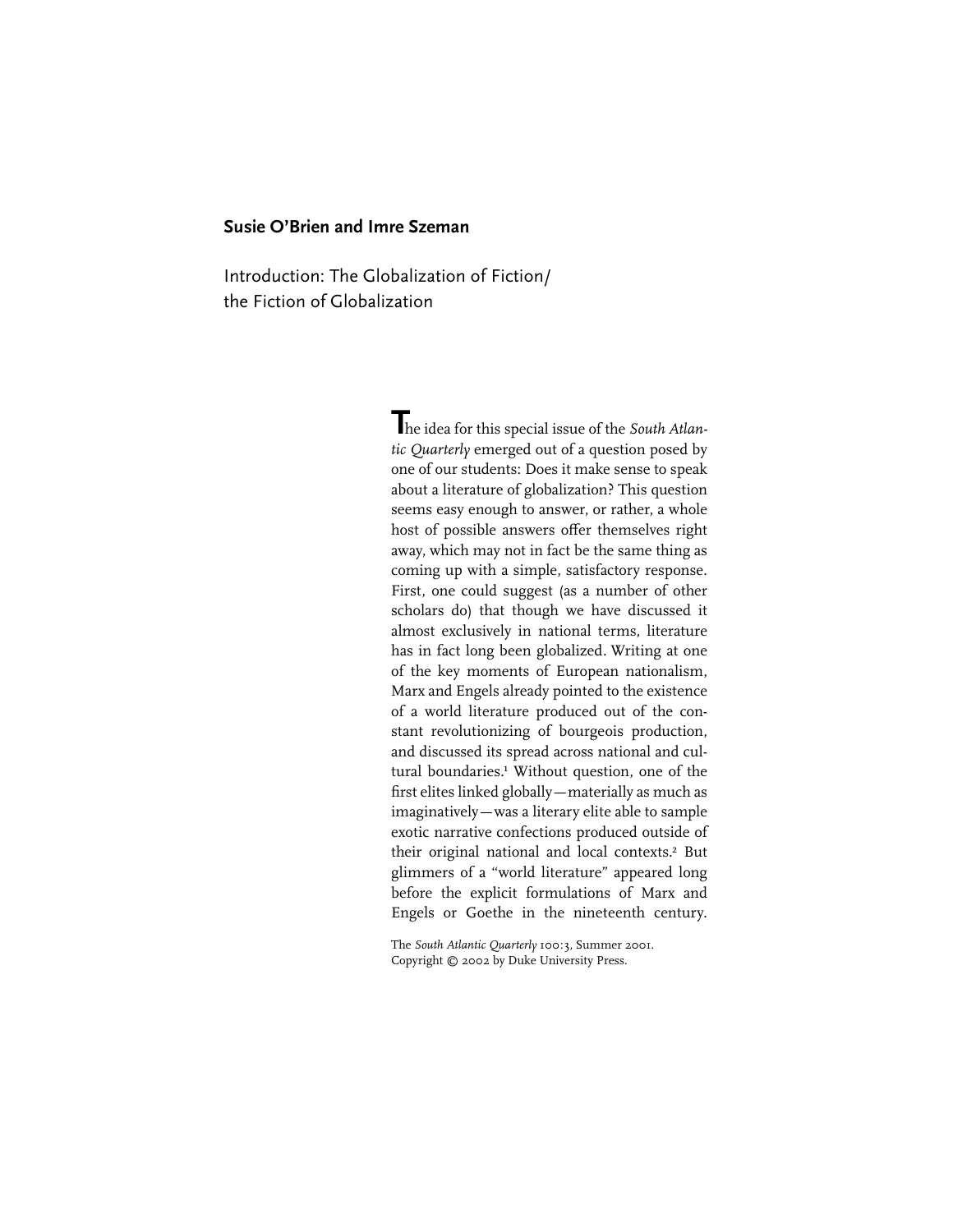Forms such as the fabliau, Mennipean satire, and autobiography provide evidence of cultural migrations dating as far back as the medieval period; literature was global, then, before it was ever national.<sup>3</sup> And as Stephen Greenblatt points out, ''English literature was always an unsteady amalgam of Scottish, Irish, Welsh, Cornish, and other voices of the vanquished, along with the voices of the dominant English regions, and the English language itself, so securely and apparently imperturbably at the center of the field, is revealed, under the pressure of examination, to be a mixed, impure, and constantly shifting medium."<sup>4</sup> It seems reasonable to suggest, then, that literature in general, and Anglophone literature in particular, is—and perhaps always has been—globalized.

It should be clear immediately, however, that this response does not take up the real demand posed by our student's question, which seeks to understand a more fundamental entanglement between literature and the phenomena most commonly associated with globalization—transculturation, the various forms (from cultural to economic) and periods (from the time of Columbus to the present) of imperialism and colonialism, the violent and uneven impact of socio-cultural and economic systems on one another as they come into contact, the eclipse of traditional ways of life, the temporal (modernization) and spatial (nationalism-internationalismtransnationalism) demands of European modernity, the global spread of capitalism and Western liberalism, and so on. How are these processes expressed through, facilitated, and/or inhibited by literature? To ask this question is to think not just about how globalization is reflected thematically in fiction, for example, but also about literature's role in the narrative construction of the numerous discourses or ''fictions'' of globalization. One of the first things to realize about globalization is that its significance can only be grasped through its realization in a variety of narrative forms, spanning the range from accounts of the triumphant coming-into-being of global democracy to laments about the end of nature; literature no doubt has a role to play in how we produce these often contradictory narratives about globalization.<sup>5</sup> Whether one sees globalization as a contemporary phenomenon that defines the character of the late twentieth and early twenty-first century, or merely as an extension of a process initiated millennia ago, there can be no doubt that the generation of narratives about globalization has assumed particular urgency over the last few decades.<sup>6</sup> While the historical purview of our student's question is open to debate, it is clear that the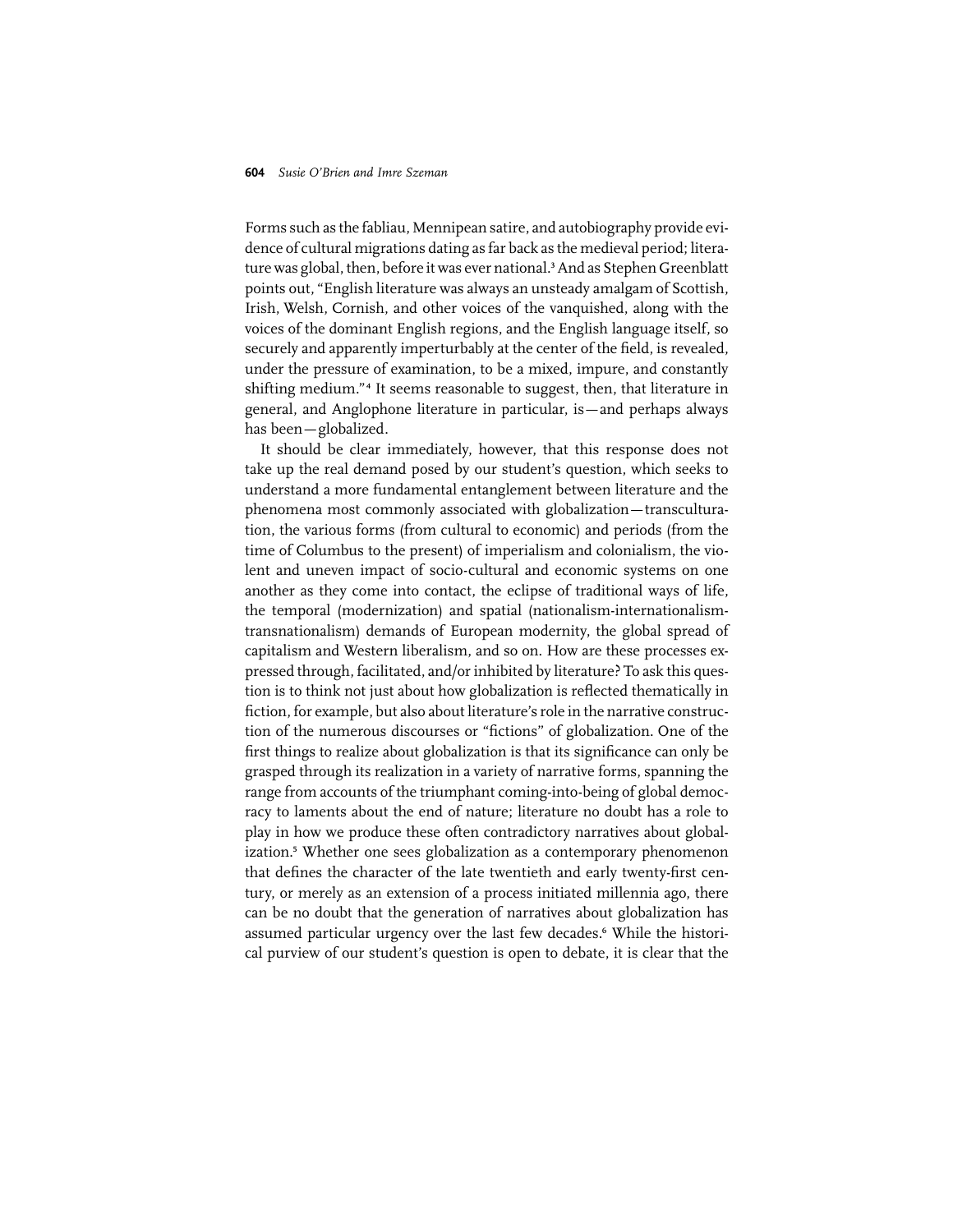question itself could only be asked in the context of contemporary social, political, and cultural conditions and preoccupations.

Thinking about narratives and their determining contexts highlights another, less obvious but equally important part of the question: to ask whether it makes sense to talk about a literature of globalization is to raise questions not just about globalization, but also about processes and practices of literary theory and criticism that frame discussions of the literary. For the most part, the institutions of literary study still have not managed to develop a life beyond those sites at which the discourses of national culture and identity are produced and reproduced: the nation has remained the frame (in the last instance) within which the meaning and significance of a text are thought to be spatially located. To ask the question of whether there is a literature of globalization is thus also to ask whether it is possible to think of literature outside the framework of national literatures, and correspondingly, to try to imagine what critical tools might be used to make sense of such literatures, and what in turn might be learned from and about them, in ways that open up new perspectives on the problems and possibilities that we face at the present time. A cursory survey of contemporary literary critical discourses suggests that some of the tools to address these issues are ready-to-hand: the (messy, unwieldy, heterogeneous) critical discourses of postcolonialism and postmodernism each address, more or less explicitly, the relationship between literature and globalization.

Postcolonialism, in particular, has arguably yielded the vocabulary that enables us to ask questions like the one that prompted this collection, while speaking to the globalization of (Anglophone) literature in a more substantial way. When Simon Gikandi suggests in his contribution to this volume that the emergence of postcolonial literature marks the emergence of global culture, he articulates the widely shared if generally unspoken belief that postcolonial novels are ''novels of globalization.''7 If the postcolonial and the global are not imagined in this way as being one and the same, then the postcolonial often seems to be the name for the critical practice that precedes and provides the foundations for global or transnational cultural studies.<sup>8</sup> At the same time, globalization denotes what might be described as the ''noncultural logic'' of late capitalism that has produced the cultural logic hitherto named "postmodernism." Given the ever-increasing interrelation between the cultural and the economic, it now seems for most critics pointless not to call this cultural logic "globalization," too, and to see postmod-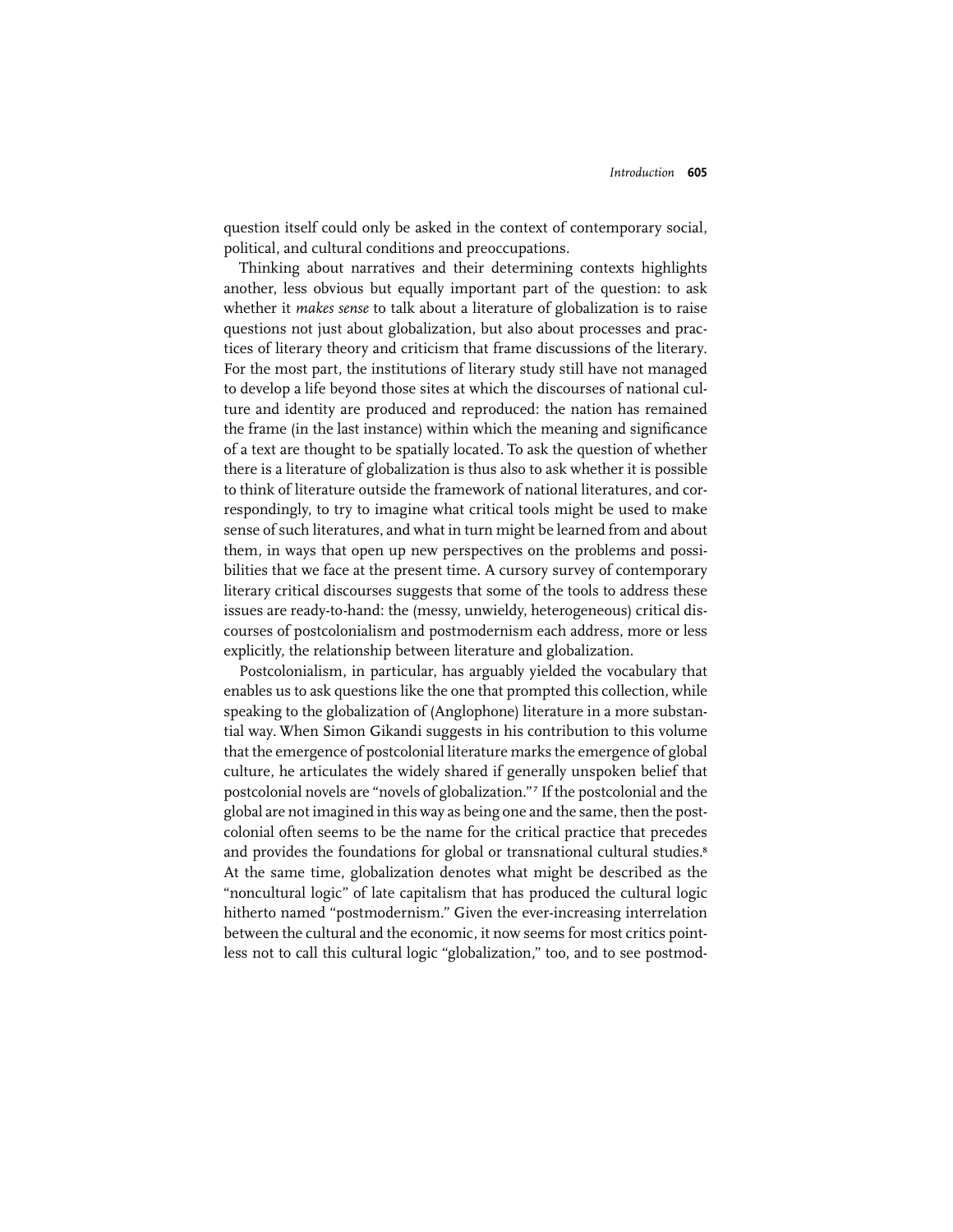ernism as the early name for social and cultural forces whose emergence was only partially grasped two decades ago.<sup>9</sup> Lawrence Grossberg has suggested that ''globalization has replaced 'postmodernity' as the preferred concept through which to think the specificity of the contemporary formation, perhaps because it is (wrongly) assumed that the move itself is sufficient to avoid the charge of euro- or ethnocentrism.''10 This formulation suggests that globalization may be the name for a false conceptual rapprochement between postmodernism and postcolonialism that eliminates all of the worries expressed about the blind Eurocentrism of postmodernism, through a spatio-temporal leveling of the globe that now places the "rest" alongside the ''West.''11 That leveling maneuver, which amounts to the flattening of postcolonialism's critical impulse, reflects the thrust of much of the work on globalization produced within the social sciences, which not only rarely makes reference to the postcolonial, but seems to find one of postcolonialism's bêtes noires—modernity—to be an unproblematic concept that lies at the center of globalization.<sup>12</sup>

If globalization theory doesn't necessarily acknowledge the concerns of postcolonialism, postcolonialism has always, at least implicitly, been concerned with the implications of globalization. Thus, in conceiving this issue, we determined—and most of our contributors seem to agree—that a global cultural studies has to first understand its points of filiation and disagreement with postcolonial studies before it can begin to do its work. Though there is no shortage of criticism of postcolonial studies—even or especially from within its own ranks—no other critical practice has foregrounded the links between cultural forms and geopolitics to the degree that postcolonial studies has over the past four decades. No other materialist practice has considered the modalities of race, nation, gender, and ethnicity, in relationship to the global activity of hegemonic cultural, political, and economic forces, with the degrees of complexity and sophistication that have come to be associated with the best work in the field. Before postcolonial studies, Western scholarship was an embarrassment. Kalpana Seshadri-Crooks's characterization of postcolonial studies as variously ''the critique of the continuing economic, political and linguistic power of Europe and North America over the Third World," the "critique of national literatures as such," or, more theoretically, as concerned with a notion of the "margin" that is the "constitutive outside'' of every regime of power/knowledge, ''an intimate alterity that marks the limit of power'' makes it seem like an especially vital practice with a limitless critical horizon.13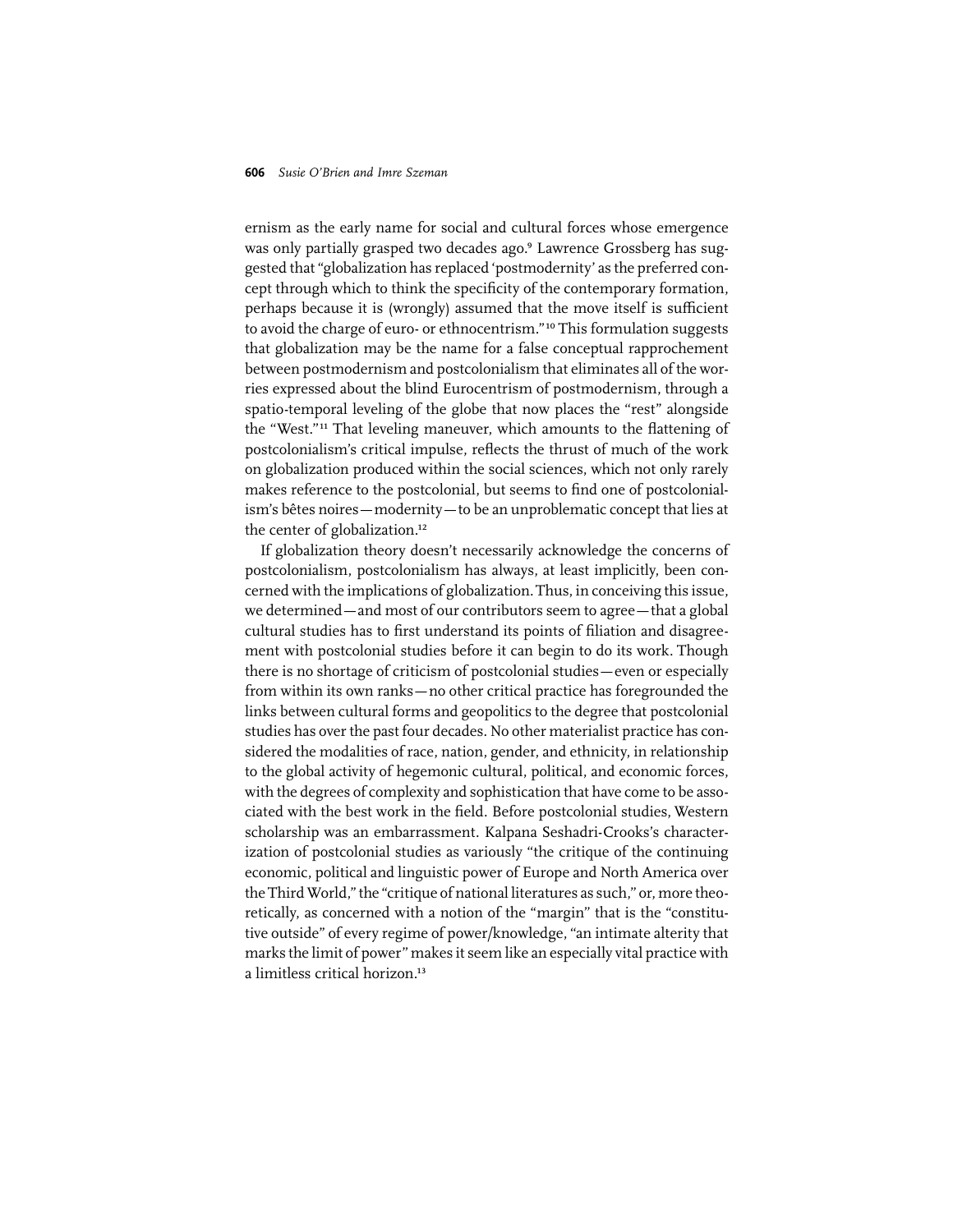At the same time, as Seshadri-Crooks acknowledges, postcolonial studies has become a melancholic practice. Its melancholia derives from a growing sense of the limits of its politics and its thorough incorporation into the Western academy—both arguably symptomatic of postcolonialism's failure to address the conditions of globalization that simultaneously enable its production and erode its political purchase. This failure cannot be addressed by simply producing a more nuanced theory of the margin, that privileged territory from which the postcolonial proclaims its critical difference from the postmodern. Seshadri-Crooks rightly draws attention to and criticizes the understanding of the margin as a spatial category where the (always as yet) exotic, unassimilated authentic Other exists, as one of the main sources of theoretical and political problems within postcolonial studies. It is just this understanding of the margin that legitimates the liberalism that animates much of what goes under the banner of postcolonial studies, either in the form of Charles Taylor's explicit attempt to think about ways of respectfully "recognizing" the margin or in any number of theories that read the margin as a monolithic site of critical, utopian energies existing or persisting outside of capitalist hegemonic formations. It seems to us that the solution isn't to ontologize the margin as the incommensurable and nonrecuperable "residue of representation," but to read the discourse of the margin as a symptom of postcolonialism's commitment to a geopolitics and an understanding of the global circulation of power (its causal circuits and lines of force) that has been changed wholesale in the era of globalization. Authenticity, hybridity, margins—these are all names for antinomies that postcolonial studies has identified but has been unable to resolve because of its commitment to a worldview that understands globalization as simply "neoimperialism": something new, but not different in kind from earlier moments of global capitalist expansion and exploitation.

Its tendency to see globalization as little more than a form of intensified neoimperialism headquartered in the United States is one reason why it has been possible to see postcolonialism as the study of globalization avant la lettre. The entry on globalization in Key Concepts in Post-Colonial Studies, for example, makes the claim that ''the key to the link between classical imperialism and contemporary globalization in the twentieth century has been the role of the United States," which is responsible for initiating "those features of social life and social relations that today may be considered to characterize the global: mass production, mass communication and mass consumption.''14 This is a commonly held view of globalization—a kind of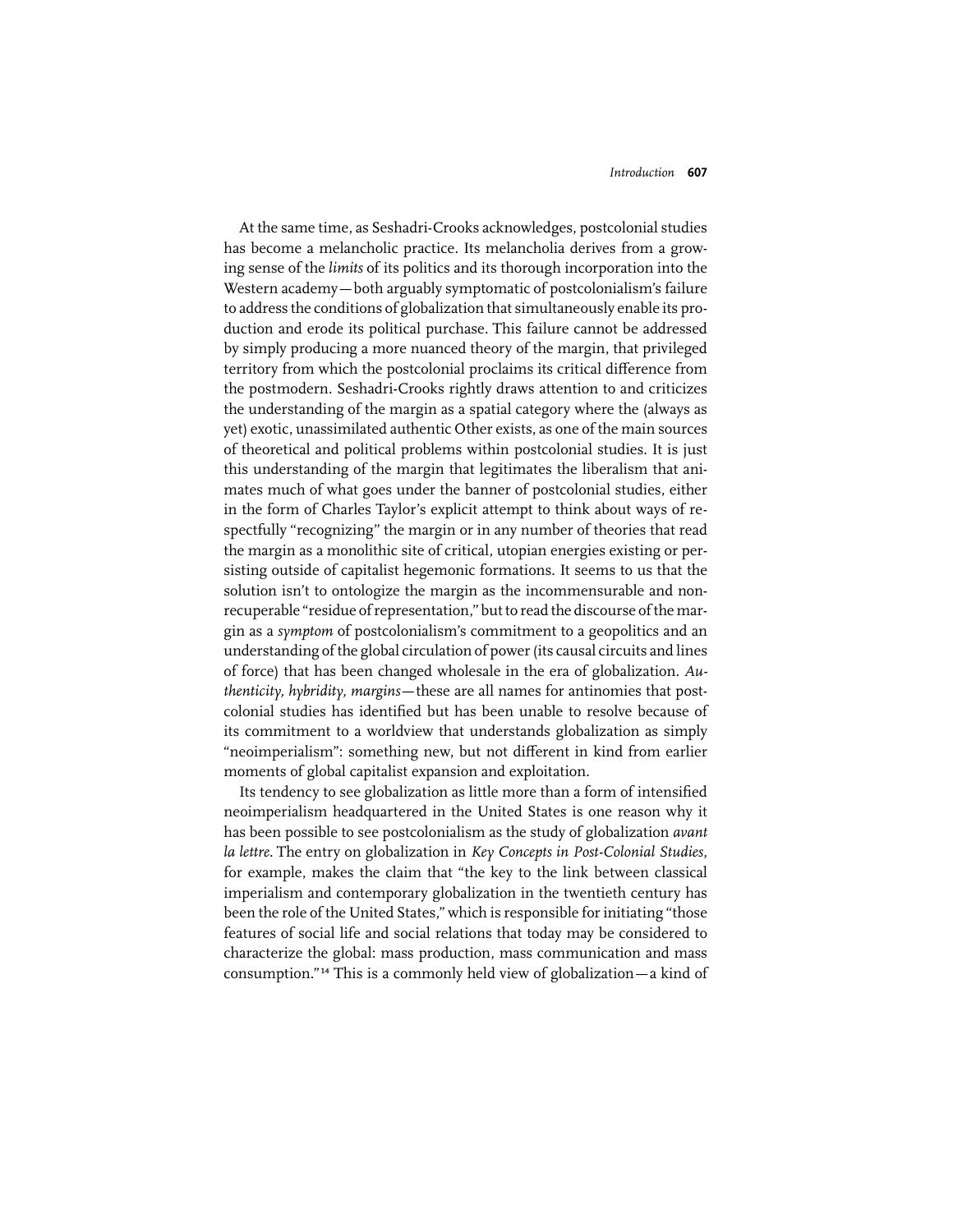ground zero that explains everything in terms that find immediate sympathy with critics, scholars, and activists around the world: the United States as global hegemonic bully. What most often seems to be signified by the ''United States'' here is not so much its citizens, or even some subsection of them, but everything from the U.S. state apparatus (including its military power) to Hollywood and American cultural industries more generally, to that unholy triumvirate of consumerism, capitalism, and modernity. As this list might suggest, this is a narrative of the motivating force of globalization that is fraught with theoretical and empirical difficulties. It reasserts a view of sovereign power and of political causality that, after Foucault, seems difficult to sustain, especially as imagined on a global scale; it depends on the simplest versions of the cultural imperialist thesis, whose problems John Tomlinson has exposed; and it locates power in a specific national space, reasserting the legitimacy of national boundaries and national characteristics, both of which have been forcefully challenged over the past several decades.15 Finally, characterizing U.S. political and cultural power as a global dominant detracts from a more thorough examination of the sites and modalities of power in the global era—including those sites of institutional power with which the contributors to this issue are associated. That many of those sites are located, intellectually and materially, in the United States (a situation elaborated by Timothy Brennan's piece in this collection) does not obviate the need to understand the networks in which they operate as something more than crude extensions of a national will-to-power.16

Michael Hardt and Antonio Negri's recent book, Empire, is exceptionally helpful in advancing our capacity to think past the reinscription of globalization as a center/periphery dynamic that produces resistant margins and hegemonic cores. Hardt and Negri take seriously the possibility that globalization is the process by which a new form of political sovereignty is being constituted—a global order (Empire) made up of various forms and levels of political agency that together produce a purely immanent global capitalist order that lacks an outside. It is impossible to easily summarize the conclusions of this long, densely argued book.17 With reference to the issues we have been discussing here, the significance of the book lies in its mapping of a global political terrain that cannot be adequately conceptualized through an understanding of sovereignty as residing primarily within the nation-state.What Hardt and Negri call ''Empire'' is therefore not to be confused with imperialism, since imperialism is only possible within the para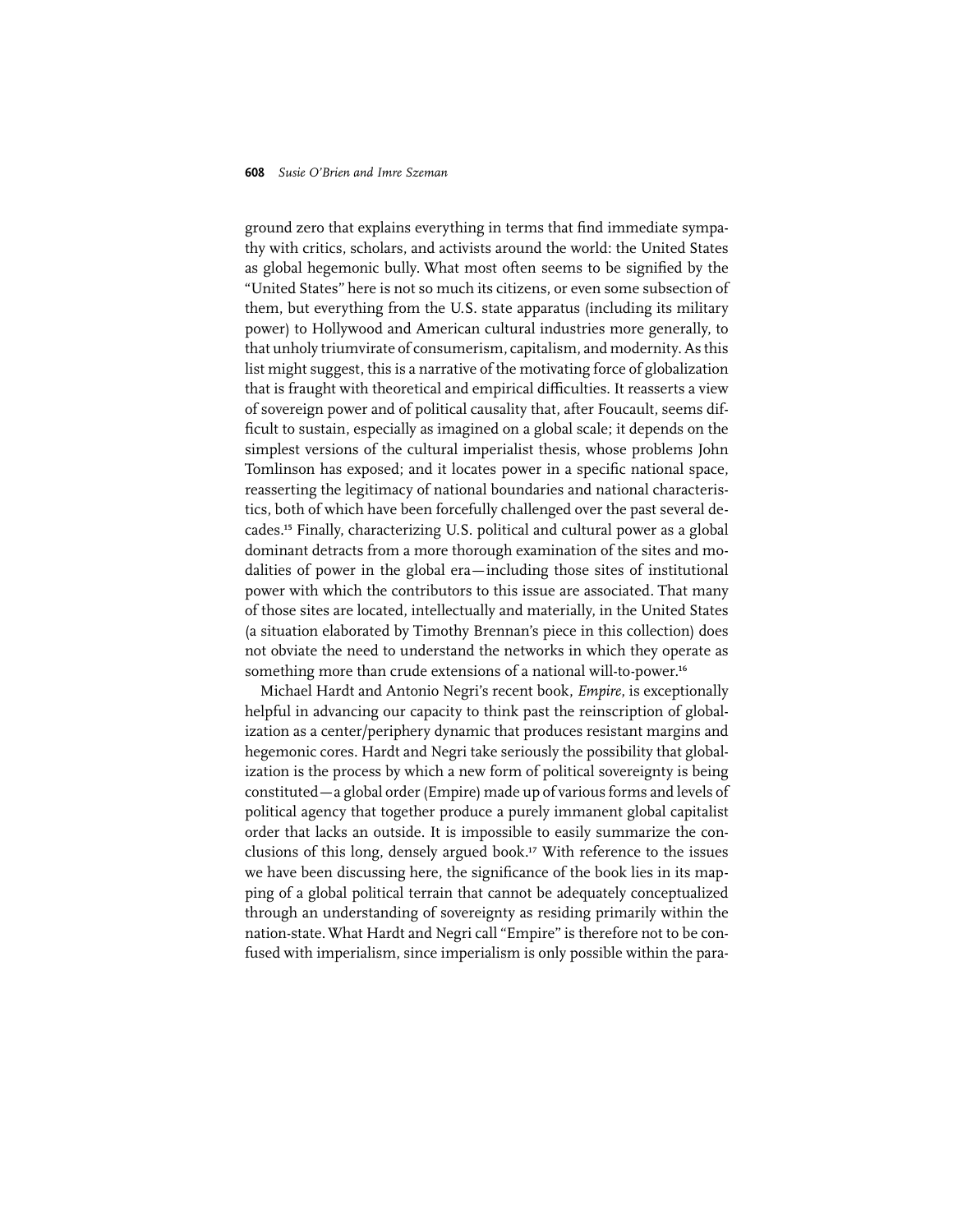digm of national sovereignty, as nation-states compete for resources and territory. Instructively, Hardt and Negri characterize both postmodern and postcolonial theory as symptoms of the end of modern sovereignty—as kinds of critique that can only emerge once modern sovereignty is no longer the framework for control and domination. This modern form of sovereignty, which can be encapsulated as a form of binary (or even dialectical) logic that operates on an ultimately unsustainable separation of inside and outside, transcendent and immanent, has been eclipsed in the transformation of an imperialist capitalism into Empire, which is why it seems as if those theorists ''who advocate a politics of difference, fluidity, and hybridity in order to challenge the binaries and essentialism of modern sovereignty have been outflanked by strategies of power.''18 ''Postmodernists continually return to the lingering influence of the Enlightenment as the source of domination; postcolonial theorists combat the remnants of colonialist thinking.''19 Unfortunately, power has evolved and transformed: the challenge we collectively face today is to make sense of this shift so that critiques engage with the present and the future, and not with the past. That challenge is taken up by each of the essays in this issue.

One final issue still needs to be addressed: What role does literature (and the criticism of literature) play in these deliberations? More specifically, what role do Anglophone literatures play? In deciding on the theme for this issue, we opted to introduce a limit on what might well have become a far too fragmented and open set of reflections on literature in the era of globalization. Globalization doesn't displace or replace existing institutions and practices once and for all; too much of the discourse on globalization has failed to remember the force and power of the residual at every moment of the dominant. To avoid an overly broad and unfocused sampling of the conditions of literary production and criticism across the globe, we thought that it might be more useful to explore these questions along one particular axis.<sup>20</sup> As Nicholas Brown and Peter Hitchcock both point out in their contributions to this issue, the term Anglophone is a vexed one. Our aim in invoking it was to put into play a whole range of issues that are too seldom grouped together. Anglophone literatures draws attention to the roots of postcolonial literary studies in the study of Commonwealth literature, as well as to the politics of this latter practice that a postcolonial studies dominated by the analysis of English-language texts has never managed to successfully overcome. Anglophone seems now like an archaic and vaguely embarrass-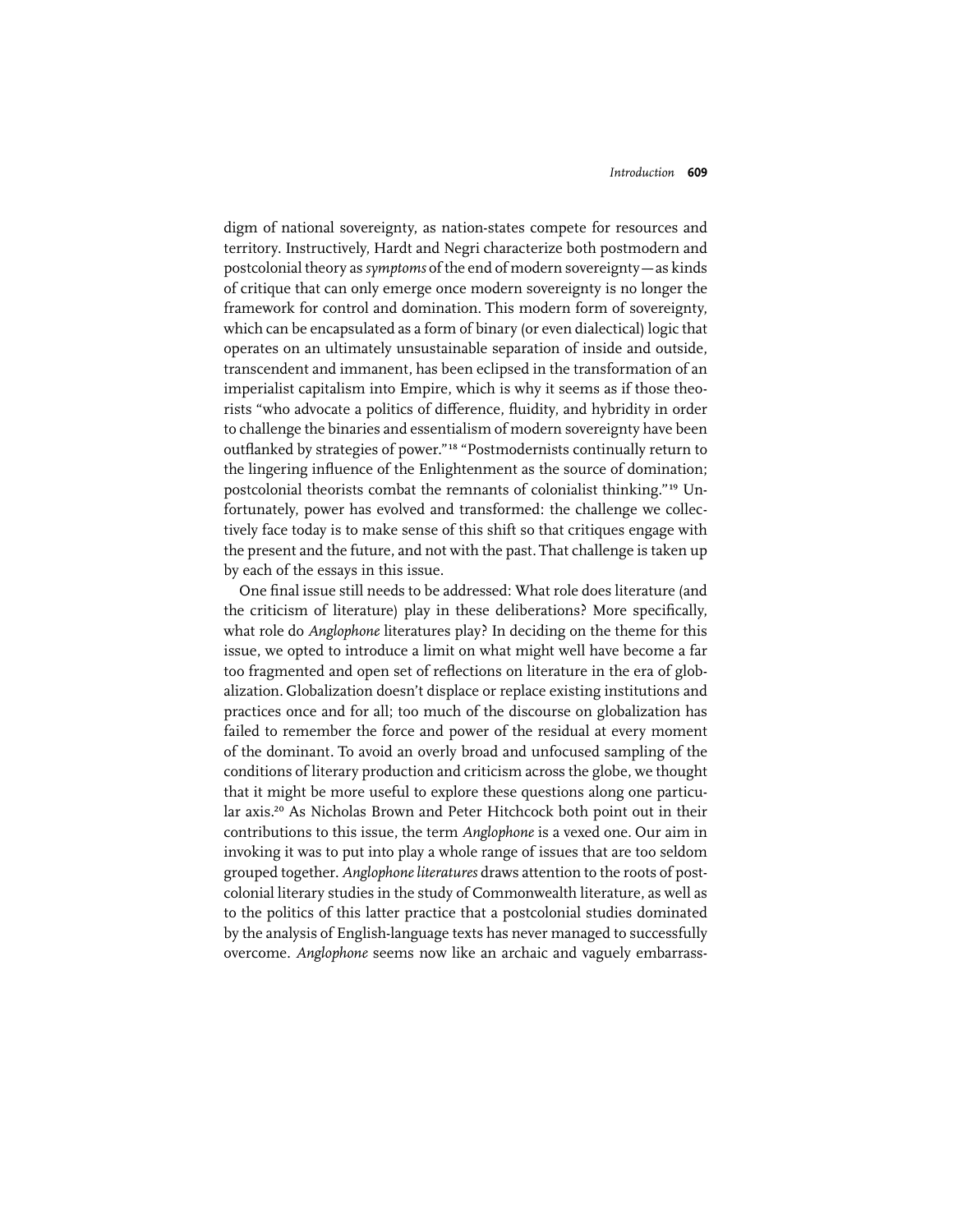ing term that has long been surpassed in both theoretical rigor and political astuteness; such imagined great leaps forward in our critical capacities should always be treated with some suspicion for what they conceal about our current practices. At the same time, we want to point to the challenges to the purity of the category of *Anglophone* that have been mounted by national and regional cultures and literatures that have made English their own since the beginning of British imperial expansion. Anglophone is meant as well to foreground the role of English as a global vernacular—both as an empirical fact (the Internet) but also as one of the last rhetorical vestiges of a vanquished imperialist power (English is not the only global vernacular). Finally, as a way of emphasizing that globalization cannot be reduced to simply the extension and intensification of early imperialisms, Anglophone forces us to consider the relationship of the literatures and culture of the United Kingdom and the United States to globalization, and not just those literatures and cultures that could be imagined as emerging out of minority, immigrant, or diasporic groups within these countries. In this way, the apparently retrograde term Anglophone seemed to us to have advantages over the ''postcolonial.'' We felt that a confrontation between ''postcolonialism'' and ''globalization'' would result in expected answers framed by expected questions, when precisely what is needed is to think the whole relationship of contemporary culture to power and politics in a more efficacious way.

It does not really make sense to search for a literature of globalization for texts that explicitly thematize the processes of globalization—any more than it does to search for particularly explicit examples of postcolonial literature. Postcolonial is the name for several things at once: it is the name of a reading strategy (in Jameson's sense, it is the interpretive process through which a text is allegorically rendered into the language of a particular ''master code''); a spatiotemporal marker; and the name for literatures and critical practices that highlight certain kinds of commitments, politics, and identities.21 These aspects of ''postcolonial'' have become blurred together over time, such that what are described as postcolonial literatures today are often already written in a master code that hardly needs interpretative energy, as in the case of recent novels such as Zadie Smith's White Teeth or Salman Rushdie's The Ground Beneath Her Feet. Postcolonial may in fact have functioned best as a spatiotemporal term that not only produced political analyses of colonial and postcolonial discourses, but also forced a profound reconsideration of those discourses and movements that seemed to exist at a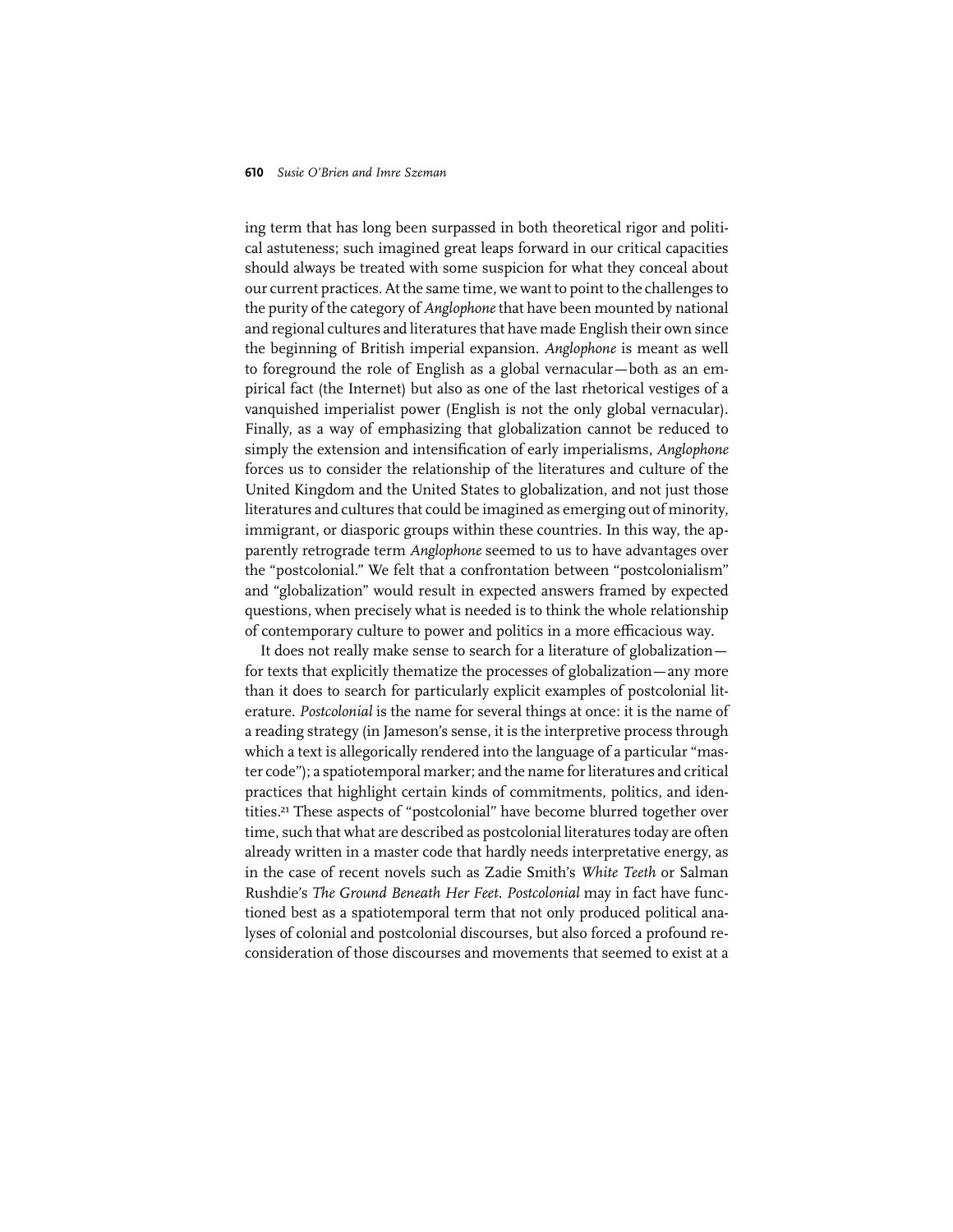distance from imperialism; the constitutive role of imperialism in British modernism is highlighted precisely by its general refusal to think or represent this central facet of British experience. In one sense, then, one could say that from the high point of European imperialism to the end of the Cold War all literature was postcolonial literature. In a similar way, posing the question of the relationship between literature and globalization should make us realize that all literature is now global, all literature is a literature of globalization. 22

At the same time, to come at the question from a different angle, it is worth considering why one would be worried about literature in the era of globalization at all. Notwithstanding literary criticism's arrogation of the field of globalization studies to itself, as observed by Gikandi in this issue, globalization and literature are concepts that seem to sit uneasily with one another. Discussions of globalization and culture rarely deal with literature, but focus instead on those mediums that transmit culture electronically, which are imagined as having an especially powerful and even determinate impact on social and individual identities: film, television, telecommunications, and the Internet. In the renewed attempts by states around the globe to defend national cultures, a fence is rarely erected at the border to keep foreign literature from contaminating the social body. Like the term Anglophone, literature, too, seems archaic in some respects. Is it pointless to worry about literature or literary criticism, as it lacks the broad social effectivity of electronic forms of culture? We would find ourselves uncomfortable with any attempt to defend literature as an especially privileged form of cultural expression that (universally) encodes consciousness and unconscious social imperatives in ways that no (say) Hollywood or Bollywood movie could. Yet, in the efforts that have been made to get past the crippling idealizations of literature's cultural and social function, it is as much of a mistake to no longer think about literature as it is to only think about it. Of all of its many formulations, it seems most productive to see globalization as a moment in which we need to profoundly rethink the ideas of social causality and effectivity that give rise to the relatively unproblematic belief that electronic images have immediate and known effects in ways that words do not. Even if it does not have an obviously dominant role to play in the global imagination, literature remains a significant place in which this imagination is produced and represented, and a site where it is possible to gauge the shifting valences of culture in relationship to those other political, social, and economic reali-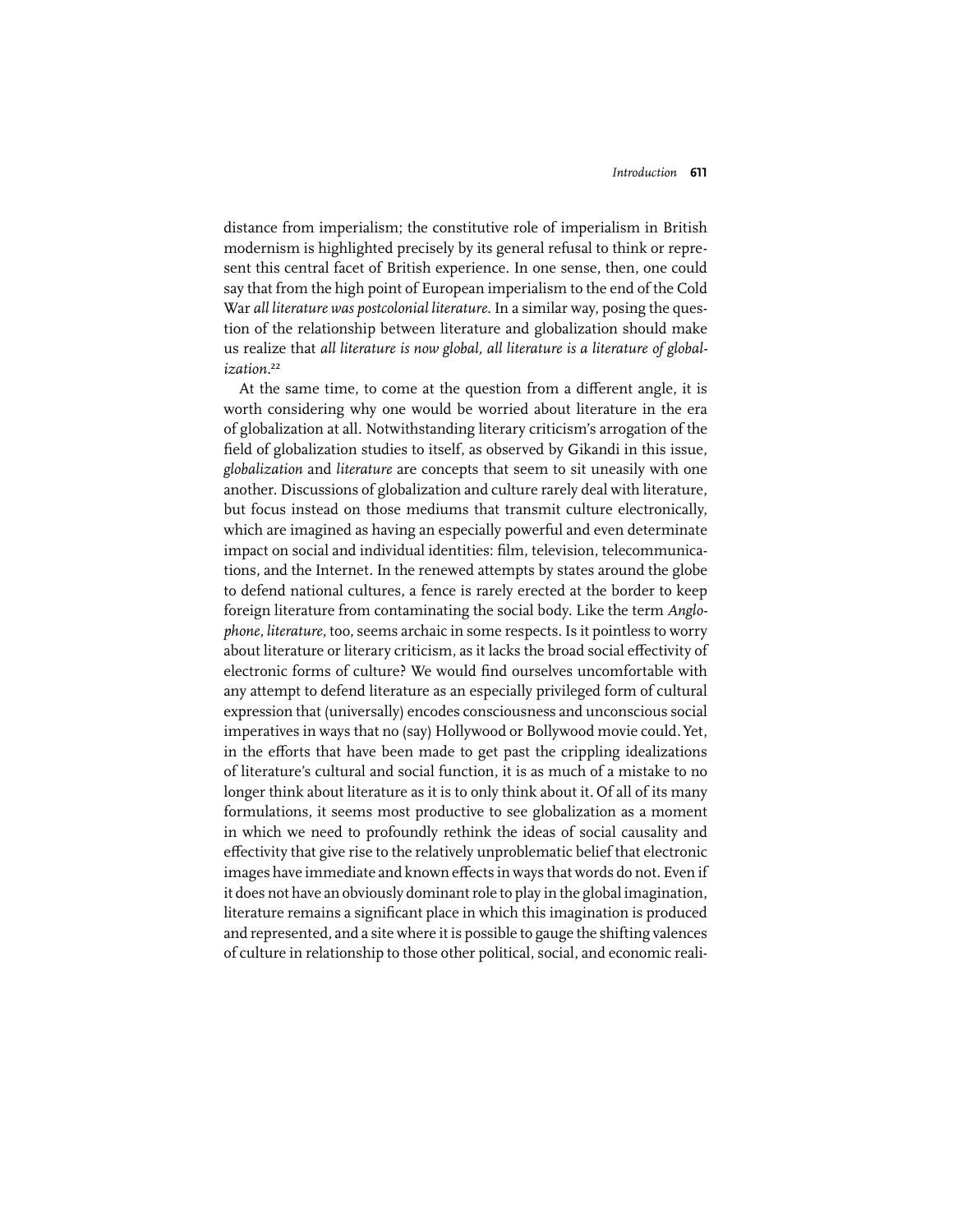ties that globalization most commonly names. Still, it is probably also provident to remind those of us who have a vested interest in literature that it is fast becoming a vestigial cultural form.Were it not defended ceaselessly by a (relatively speaking) powerful clerisy whose energies emanate from this object, literature and literary studies would have already become an object of study not for politically minded intellectuals interested in tracing the seismic tremors of contemporary culture back to the shifting tectonic plates of the political and the economic, but for cultural historians fascinated with long-forgotten practices whose imaginative grip it is now hard to comprehend. To ponder the conjunction of globalization and fiction is to explore not just those fictions of globalization that have (most evidently) transmuted neoliberal ideology into fate, but the fictions that have been built up around literature itself—fictions that globalization threatens to explode.

The relationship of literature to globalization (and vice versa) is sketched out in different ways in the essays that comprise this issue. Not surprisingly, these essays do not just confirm the importance of the questions we began by asking; in many cases they highlight their insufficiency. The certainty with which we composed the title for the collection, "Anglophone Literature and Global Culture,'' rapidly eroded in the face of submissions that radically questioned all its key terms.Consistent with their refusal to take any of these concepts for granted, these essays do not offer a confident response to the question advanced in an essay from another recent issue on globalization and literature: Can English survive the globalization of literary studies, and if so what will it look like?<sup>23</sup> Rather, they think critically about what is at stake in asking these kinds of questions, not just for literary scholars, but for the other subjects of globalization, whose fates are too often forgotten in our anxious exercises of self-interrogation.

Simon Gikandi's essay, ''Globalization and the Claims of Postcoloniality,'' suggests that the substance of the relationship this issue examines, between Anglophone literature/culture and globalization may be less—or at the very least different—than what it appears. Gikandi asks the provocative question, How did the literary critic become the custodian of a postglobal culture in the academy? In his essay he explores the problems that arise in connection with reading globalization through English literature, beginning with the overly optimistic assumption, bolstered by postcolonial theory, that globalization represents the end of the nation-state and the proliferation of cultural relationships characterized by difference and hybridity. Looking to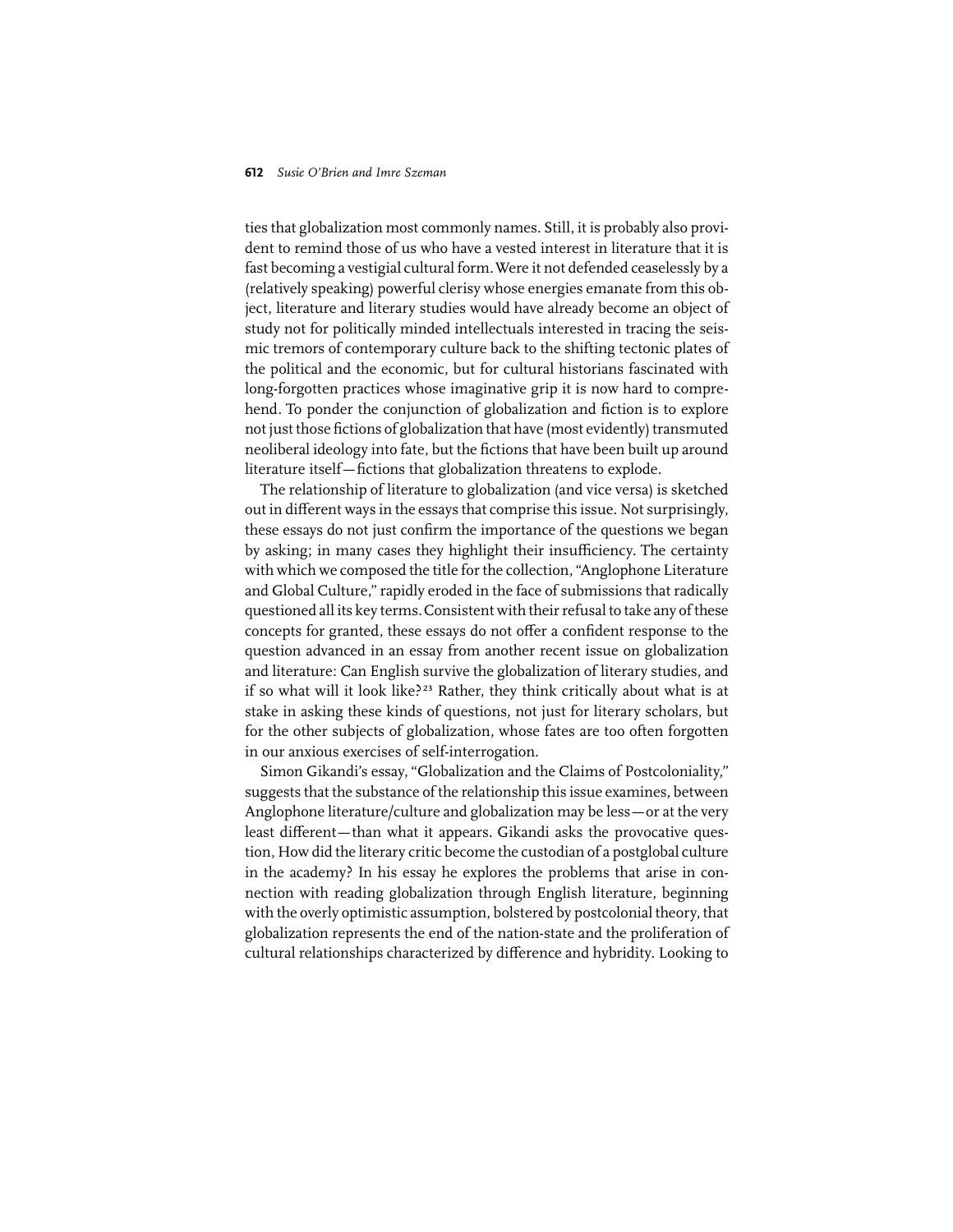English literature as evidence of this shift produces two further complications: first, and most crucially, the problem of privileging literary narratives over (or reading them as representative of ) the stories of real people's lives. There is, as Gikandi points out, "no reason to suppose that the global flow in images has a homological connection to transformations in social or cultural relationships.'' If a connection does exist between the production of "world" literature and contemporary social relations, it is both more complicated and more sobering than enthusiastic proponents of postcolonial hybridity have acknowledged. Behind the confident proclamation of literature as the embodiment of postnational culture, Gikandi suggests that it is possible to detect the voice of F. R. Leavis, whose vision of an English literary culture that transcended both politics and political borders became the template for postcolonial English studies in contexts as distinct as Nigeria, India, and the United States. This seemingly paradoxical translation was enabled by the antipolitical universalism of Leavisite rhetoric, which made it possible at least temporarily to forget its deeply nationalist roots. A similar kind of forgetfulness might be seen to characterize the work of postcolonial intellectuals who, in a concrete embodiment of Leavis's ideal English literary community, homogenized their diverse third world origins through the common currency of British or American academic credentials. As Arif Dirlik has observed in a different context, the mostly celebratory discourse of postcolonialism that community has spawned is predicated on a culturalist refusal to examine the forces of capital that enabled the global migration of elite knowledge workers.24 Those same global forces,Gikandi reminds us, play out with radically different consequences for the vast majority of people in the third world, whose stories of globalization cannot easily be harnessed to the emancipatory narratives of postcolonial hybridity.

Timothy Brennan puts this another way, in his ''Cosmo-Theory'': ''If one means by globalization the creation of new 'world subjects' who are not bound by the laws and territorial limitations of locality—or indeed, are necessarily happy in their uprootedness—one is indulging in a fiction, and is either missing the point or obscuring it by looking at symptoms whose significance is always exaggerated.'' Brennan interrogates this fiction through the concept of cosmopolitanism, which has become one of the most frequently and fondly deployed concepts in academic discussions of globalization, denoting "the thirst for another knowledge, unprejudiced striving, world travel, supple open-mindedness, broad international norms of civic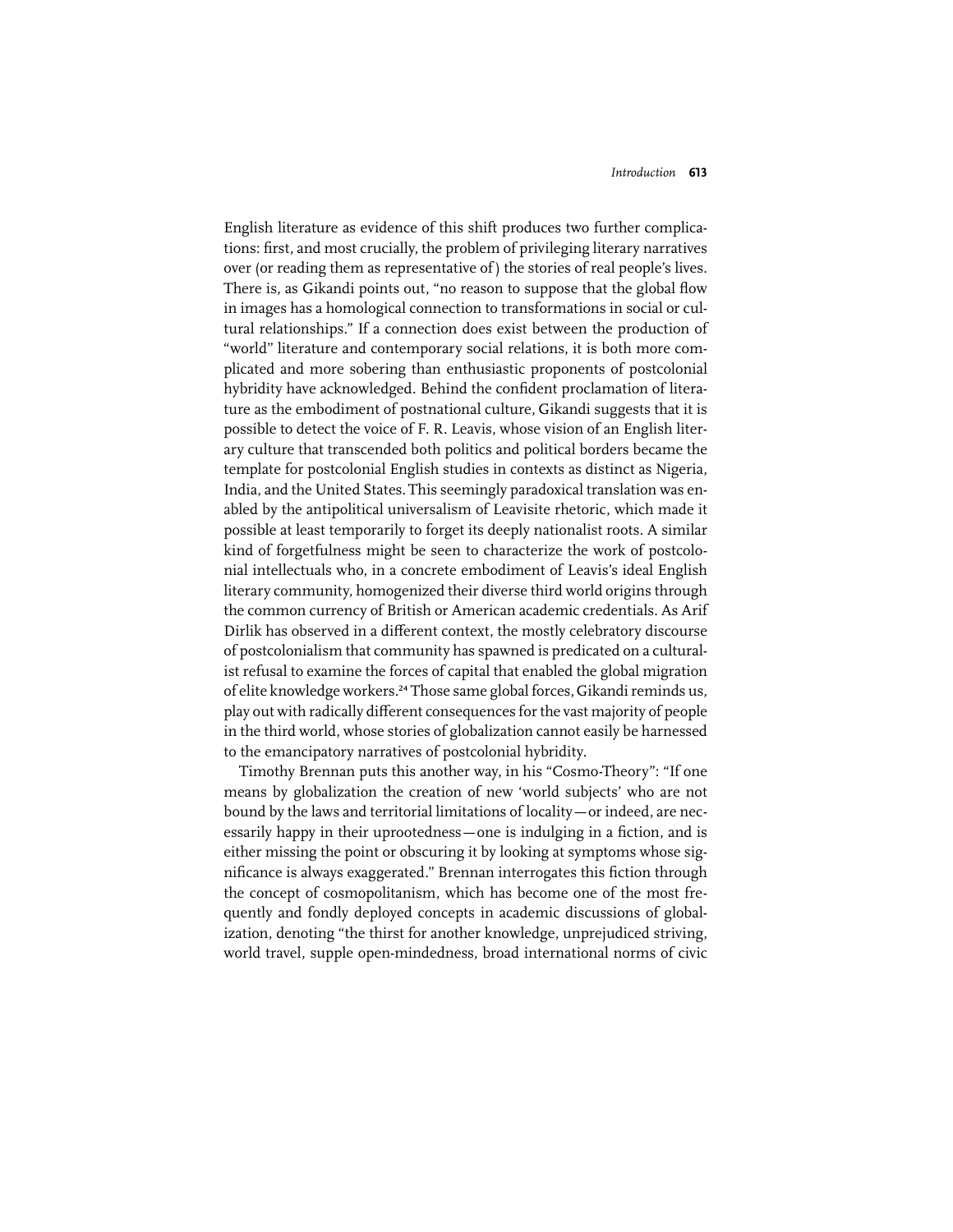equality, [and] a politics of treaty and understanding rather than conquest.'' Rejecting the binary opposition of cosmopolitanism and patriotism that is invoked both by cosmopolitanism's promoters and its detractors, Brennan advocates instead an examination of the economic context in which these terms circulate, a context in which nations and transnational corporations thrive together in a global order that is not as new as it seems.Underlying the failure of cosmo-theorists to examine the contradictions in this system is a more significant reluctance to look at their own role as knowledge workers within it. "Humanist ethics," Brennan notes, "commands a higher price if its use-value is deliberately blurred.'' The blurring of economic implications of cosmopolitanism is achieved in part by the resolute presentism of cosmotheory that fails to draw connections between contemporary usages of the term and historical formulations, whose imperialist implications were less disguised. Georg Simmel's (1903) definition of cosmopolitanism, for example, conforms unapologetically ''to a kind of law of colonial expansion whereby urban centers (metropolitan regions) justified their encroaching power over geopolitically dispersed, and therefore vulnerable, territories.''25 Antonio Gramsci holds a similar understanding of the term, which informs his hostility to it: cosmopolitanism, for Gramsci and contemporary leftists, was incompatible with the principle of internationalism, which ''acknowledges that differences of culture and polity can not be juridically erased before the conditions exist for doing so equitably.'' In contemporary cosmopolitanism, Brennan suggests, beneath the explicit desire for such juridical erasure of boundaries lurks an implicit subscription to an updated version of American manifest destiny: ''What cosmopolitanism unconsciously strives for is a stasis in which the unique expression of the non-Western is Western reflexively and automatically—the local self exported as the world.'' Brennan's comments are a salutary reminder that, however vigilant we might be about problems of critical complicity in a general, cultural sense, without a rigorous examination of the economic stakes in our intellectual positions in the cosmopolis, theoretical pronouncements about our political allegiances with third world subalterns against the forces of transnational capital ring hollow.26

Rosemary Jolly's essay, ''Desiring Good(s) in the Face of Marginalized Subjects: South Africa's Truth and Reconciliation Commission in a Global Context," takes up the issue of the limits of cosmopolitan thinking by looking at the specific example of the international (mis)understanding of South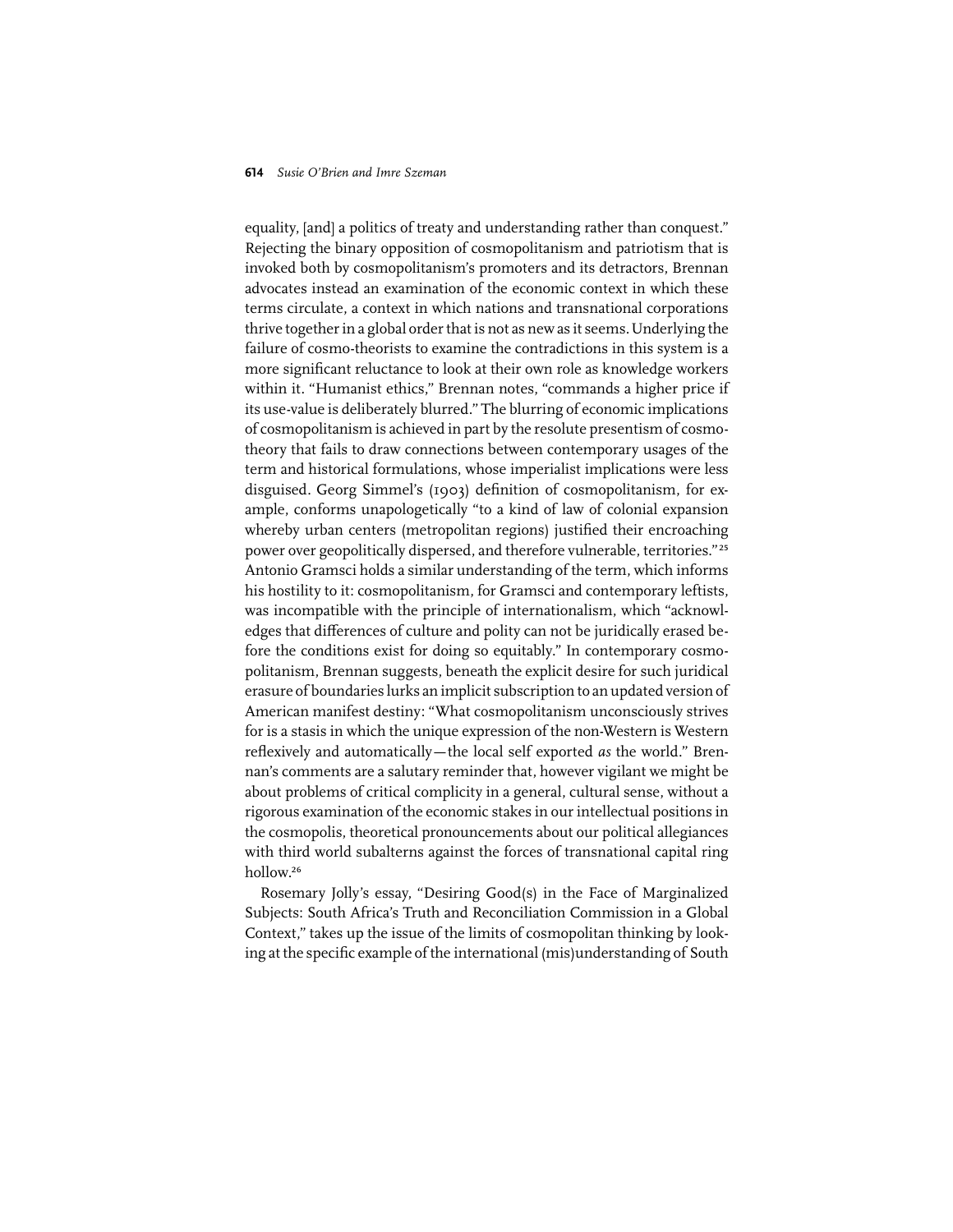Africa's Truth and Reconciliation Commission (TRC). Numerous factors, including ''the waning of access to the local knowledges required to sustain reliable cross-cultural interchange and a lack of imagination about forms of democracy that do not rest on systems with which we are familiar'' inhibit the ability of Western commentators in general, and postcolonial scholars in particular, to make sense of alternative democratic institutions such as the TRC. Jolly further notes the limitations of a mode of postcolonialist scholarship characterized by a ''Foucauldian emphasis on the aleatory nature of the sources and distribution of power, and . . . adoption (following Lacan) of the desiring subject—rather than the subject-in-need—as the center of its politics.''27 She agrees with critics such as Dirlik who have pointed to the strategic silences in postcolonial scholarship about its own implication in networks of global capital. At the same time, she suggests the need to be wary of a too rigidly materialist reading of cultural issues through the lens of global economic forces. In particular, Jolly critically notes the tendency for both Western culturalist and materialist readings to dismiss institutions such as the TRC, whose adherence to a model of reconciliation affiliated with Christian rituals of confession does not conform to a secular, rationalist framework. Such dismissals, she suggests, reinscribe Western developmentalist narratives in which South Africa is cast as irrational and backward (narratives that work not only in aid of racist colonial mythology but also of characterizations of apartheid as a form of collective insanity long outgrown by the civilized West). They also misunderstand the purpose of the TRC as a forum not of retributive justice that seeks to redress wrongs committed by and against liberal bourgeois subjects, but rather as an instrument of healing that seeks to overcome the breaches between and within apartheid's victims and perpetrators, through the ritual of bearing witness. Far from bringing about the "closure" that Western notions of justice are increasingly driven toward, the TRC, by "ritualiz[ing] that which can be counted upon to resist closure—narrative,'' enables its participants to work through, without resolving, the contradictions of their history, including the tension between tradition and modernity. Informed by faith in the possibility of articulating a collective story of the past, in the service of the collective needs of the present, the TRC resists both the ''reification of tradition'' and the rationalization of suffering in accordance with a globalist formula of human rights that is informed by the discourse of liberal capitalism.

Jolly's essay reminds us of the need to counterpoise the necessarily ab-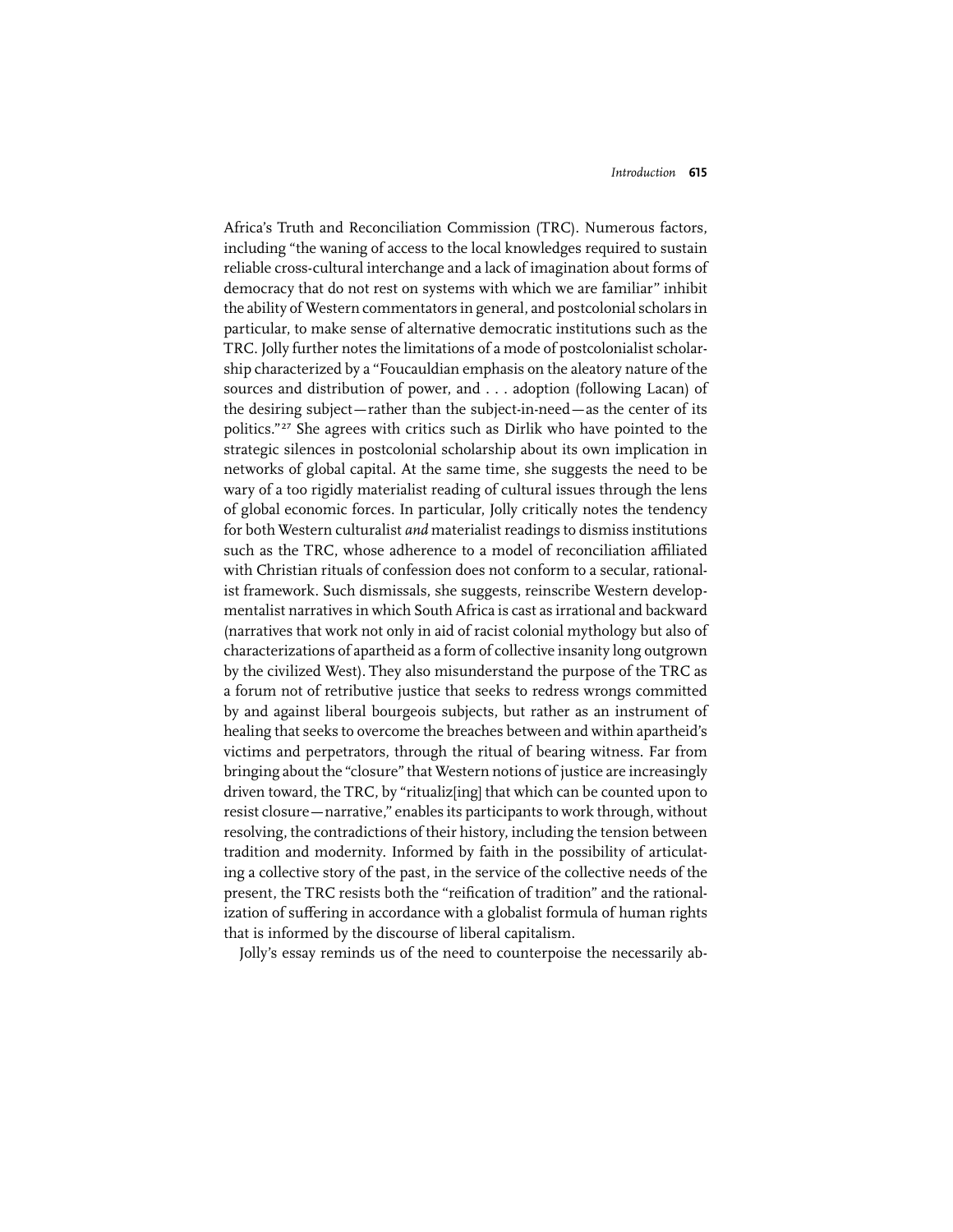stract and globalist thrust of much discussion of globalization with a focus on specific, local contexts. Paul Sharrad takes up this challenge in a different way in his essay, ''Out of Africa: Literary Globalization in the Winds of Change,'' which looks at one particular form of globalization that shaped the course of postcolonial cultural development in the South Pacific. In his analysis of literary networks that linked Papua New Guinea and Africa in the 1960s, Sharrad complicates the narrative of postcolonial literary history that posits the colonies ''writing back'' to the empire, by highlighting a system of cultural exchange that bypassed Europe altogether. His essay traces a strong African influence in the development not just of South Pacific literatures, but also, and ultimately more significantly, in the institutions spawned by ''the twin systems of literacy and missions''—through which those literatures were promulgated. Often, this influence was embodied in writers, teachers, and administrators whose careers ranged intellectually and/or physically across the postcolonial world. In the mid-seventies, for example, the School of Education at the University of the South Pacific (USP) in Suva was headed by L. F. Brissenden, a New Zealander who had taught in Africa. In conjunction with others such as the Samoan Albert Wendt, who had been exposed while studying history in New Zealand to the work of anticolonial activists and writers such as Jomo Kenyatta, Chinua Achebe, and Ngugi wa Thiong'o, Brissenden presided over the creation of an introductory English course that, by 1976, no longer contained any canonical British texts. Thus an educational institution established with the roughly complementary aims of producing good Christians and competent bureaucrats (the potential contradictions between these roles smoothed over by their common devotion to the task of faithfully serving the British Empire), played a significant role in the forging of an international anticolonial solidarity. In the decades that followed, Sharrad notes, these burgeoning forms of literary internationalism declined in the face of other more powerful forms of globalization: the rationalization of postsecondary education in conformity to the requirements of the New Economy, for example, resulted in the attenuation of literary studies at USP and University of Papua New Guinea.Their early cosmopolitan flowering is still worth studying, however, as part of a process that is ''neither the contemporary consumerist globalization of multinational corporations, nor the nineteenth-century politicalcultural globalization of imperialism . . . [but] a new 'in-between' mode of knowledge dissemination that is part of the decolonizing process leading to pre-globalization-era nation-states.''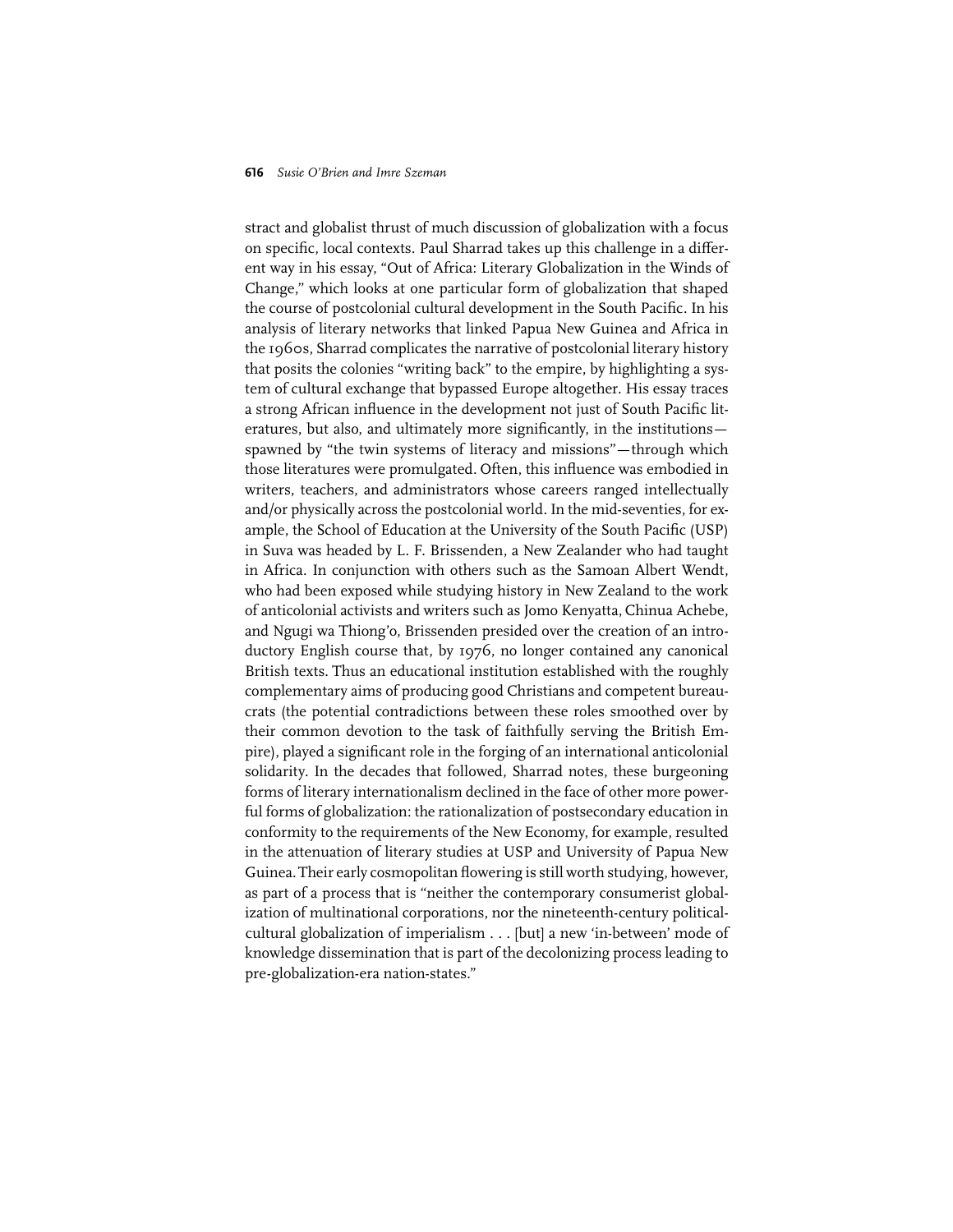While the globalization of English may have functioned politically to sustain, and ultimately to dismantle the structure of the British Empire, it also operated on a much more intimate level, as Sneja Gunew shows in her essay, ''Technologies of the Self: Corporeal Effects of English.'' Focusing on the diffusion of the English language that proceeded in tandem, if not always in connection, with the globalization of English literary studies, Gunew looks at English as a technology of subjectivity (in Foucault's sense) that works in conjunction with colonial and neocolonial regimes of disciplinarity. The corporeal and affective dimensions of English (language and literature) education emerge in a reading of three ''quintessentially globalized exilic subjects''—Edward Said, Shirley Geok-lin Lim, and Eva Hoffman who each undergo a process of colonial conscription into English in which pedagogical discipline is both undermined and reinforced by the compensatory pleasure of literature. Thus the Anglicized subject is at once bullied and seduced into accepting the corporeal burden of English. Globalization, Gunew notes, has shaped English studies in a number of ways, including the shift in the university's ideological function away from the nation (public) toward corporate (private) interests, and the proliferation of ''discrepant englishes'' whose variations are increasingly measured against a presumed American rather than a British norm. Most interestingly, perhaps, Gunew's argument raises the suggestive possibility that notwithstanding the new and in some ways more insidious reach of the cultural technologies of globalization, bolstered by the "smorgasbord" of ESL packages now available, that English may be losing its power as a technology of subjectification. Citing Said, Gunew notes that the rise of English to the level of a worldwide lingua franca has ''all but terminally consigned [it] to the level of a technical language almost totally stripped not only of expressive and aesthetic characteristics but also denuded of any critical or self-conscious dimensions.'' Once denuded of the Trojan horse of English literature, which insinuated itself into the hearts of its subjects by dint of its sensuous aesthetic qualities, English language becomes a much cruder—and arguably less effective tool of interpellation.

In ''Decolonizing (the) English,'' Peter Hitchcock takes up some of the same questions that Gunew poses about the status of English as a global language and its relationship to contemporary identity construction, but focuses on the problems and pitfalls of overcoming the colonial legacy of both England (as a nation) and English (as a language) through the redefinition of culture alone. Hitchcock notes that on the surface, England (and the "old"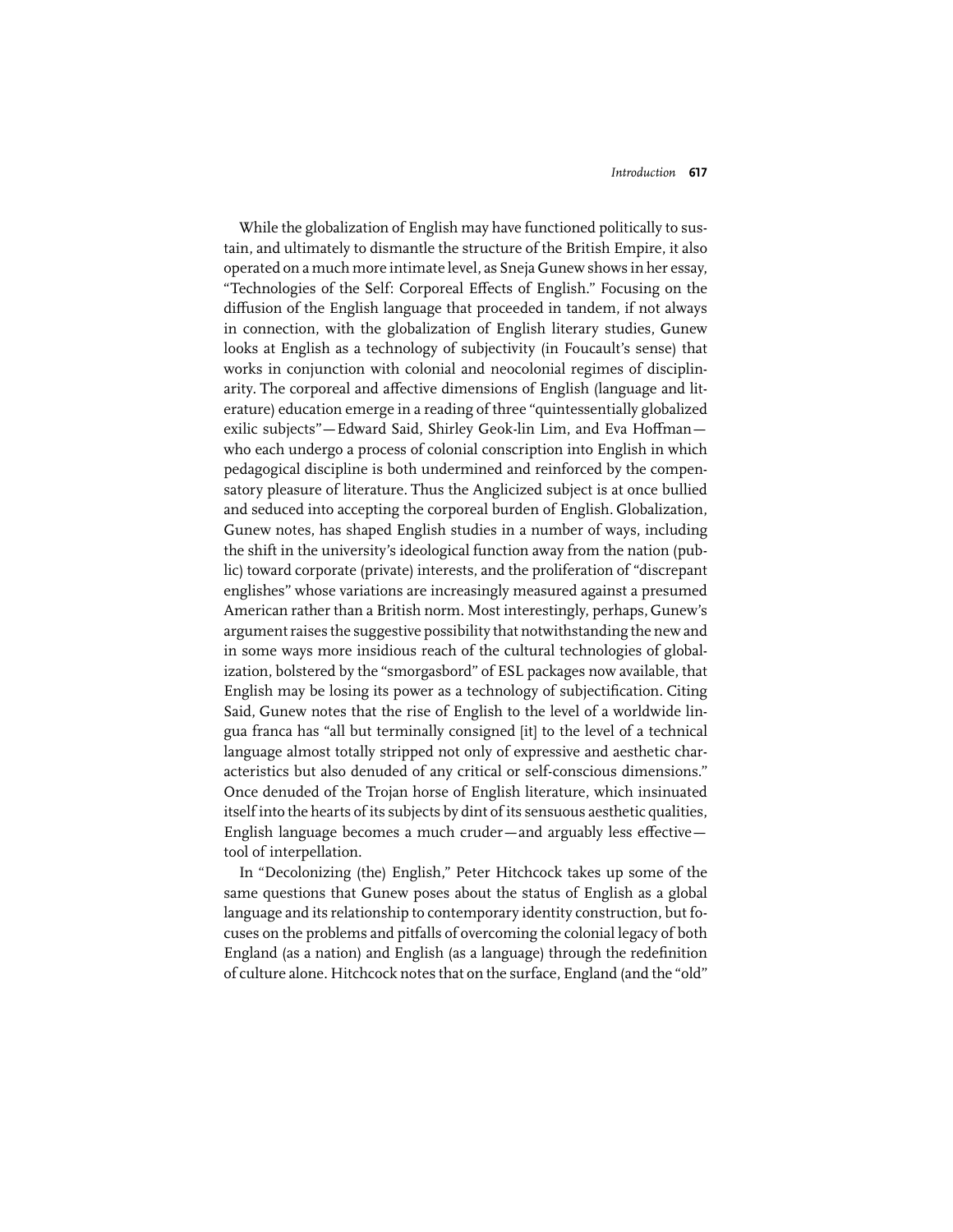English) seems to have embraced a cosmopolitanism that recognizes the limitations, violence, and exclusions of traditional definitions of ''Englishness'': from one vantage point, the imperatives that have driven postcolonial politics, culture, and identity have, in effect, already decolonized English and the English. Hitchcock cautions, however, that a simple negation of Englishness in recognition of the racial and ethnic diversity of contemporary England obscures the ways in which cosmopolitan discourse masks the continuation of the privilege and power of traditional definitions of Englishness. Through a consideration of a wide range of contemporary texts that explore the identities of the postcolony—including Merle Hodge's Crick Crack Monkey, Hanif Kureshi's autobiographical essay about his journey to Pakistan, the music of Asian Dub Foundation, and Ken Loach's film Riff-Raff— Hitchcock shows how ''normative cosmopolitanism in England is parochialism dressed as difference. The otherness defined through language use can be smothered by the mantle of English as the denominator of location.'' In order to get past the limits of this form of bourgeois cosmopolitanism, Hitchcock argues for an ''abnegative cosmopolitanism'' that engages with the abnegation that marks the very possibility of the decolonizing process. One such abnegation is to bring ''Anglophone home to England.'' Hitchcock recognizes that the adjective Anglophone has always negatively reinforced the concreteness of England as a nation and Englishness as cultural identity (Anglophone usually denoting what is outside of England). For Hitchcock, the use of Anglophone to now describe what is in England

describes those moments or processes when English as a medium of national cultural exchange is questioned by its own colonial past and is situated in a discourse that is primarily transnational. It does not erase English or toss out the profound allegiance of England to a language and literature that is English but looks to pinpoint cultural negotiations of English as a new reality of postcoloniality in a transnational frame (when the literature of elsewhere becomes the literature of here).

For Hitchcock as for the other contributors to this issue, understanding globalization and culture is predicated on recognizing the material conditions that are both masked and expressed through discourse. In her essay, ''Literature As Proleptic Globalization, or the Pre-History of the New Intellectual Property,'' Caren Irr pursues the relationship between culture and economics more literally. In fact, not only is Irr's discussion of the evolution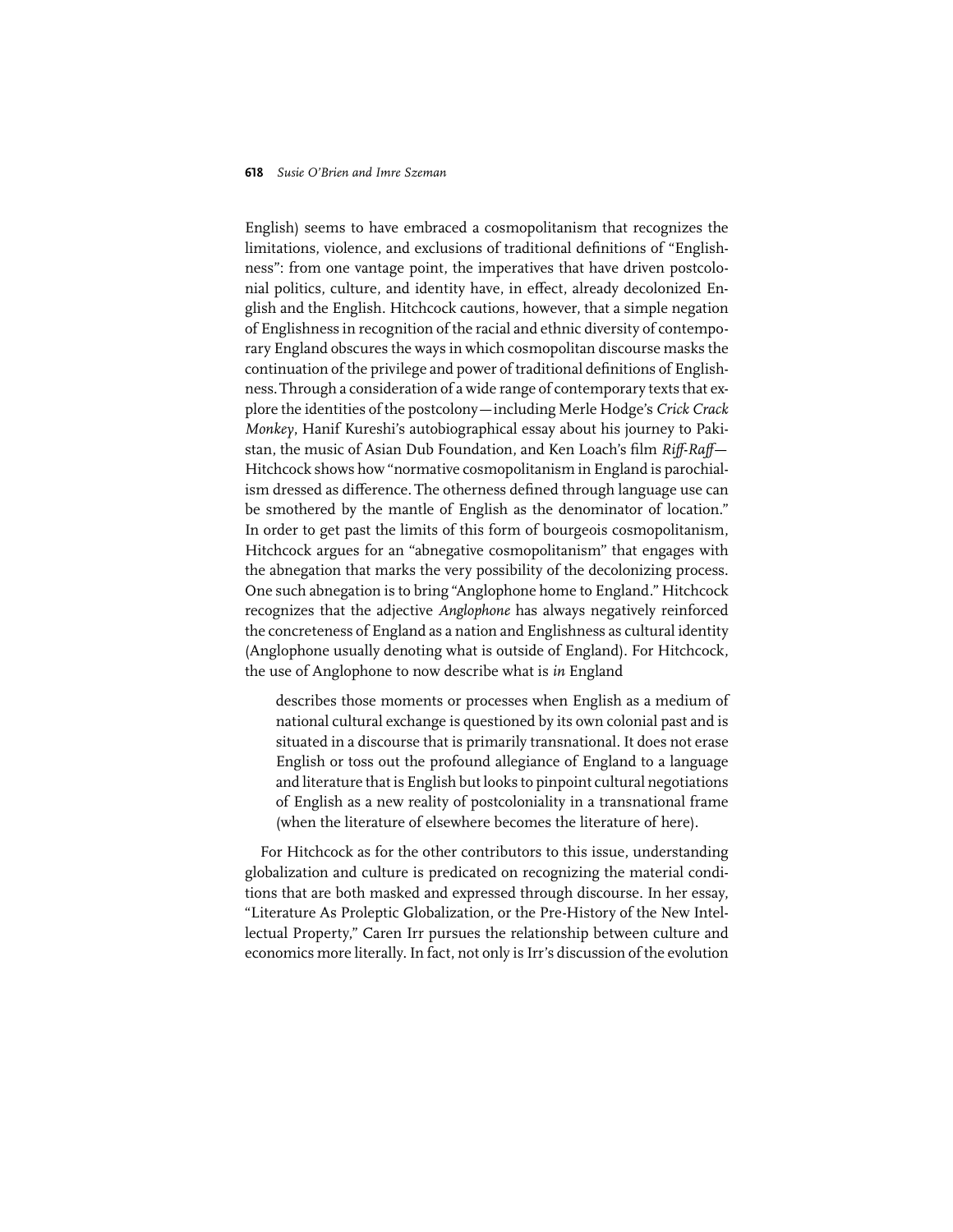of intellectual property law more rigorously attentive to the material conditions of literary production than most accounts, it is also more focused on literature. For all the worries that literary theorists may have hijacked debates about globalization, literature itself, as Irr notes, rates little mention. Her account establishes the centrality of literature to the narrative of globalization, in terms not so much of its structure or thematics as of its status as intellectual property. She argues that while in earlier phases of capitalist development the evolution of literature as intellectual property was synchronized relatively closely with the prevailing economic structures of mercantilism and, later, industrial expansion, in the present context of globalization, it operates proleptically; in other words ''intellectual property disputes leap ahead of (or are 'prolepses' for) conflicts over the dynamics of contemporary global capitalism.'' The historical narrative Irr traces is predicated on the location of globalization in la longue dureé as merely the latest phase in planetary capitalist expansion, and cultural forms as part of that process to the extent that they are "always a part of their social totality and especially . . . implicated in international and interregional relations of domination.'' In the eighteenth century, Irr suggests, the establishment of intellectual property laws in England, in response to an anxiety about piracy, was homologous to the consolidation of the English mercantilist economy as a whole. The spatial organization of this economic system, which may be crudely described as a dominant center connected to a series of peripheral nodes, is replicated in the copyright law that emerged in the eighteenth century, establishing London as the center of networks of text distribution, and guarding against the production of ''pirated'' books. In the nineteenth century, concern for the rights of the author or bookseller was balanced against acknowledging rights of public access or "fair use" in a way that conformed synecdochically to the reorganization of production along standardized industrial lines. In the twentieth century, by contrast, the evolution of intellectual property law in some ways anticipated the movement of the economy as a whole in its increasingly atomistic fixation on ''the text (or writing or invention) alone rather than on its interaction with other elements of the literary process—the author/producer or user/reader, for instance—that were the foci of mercantilist and industrial attention respectively.'' This move paved the way for the intensification of capitalism under globalization, which operates to translate an increasing range of cultural and natural resources into versions of textual property. The global "'harmonization'" of intellectual prop-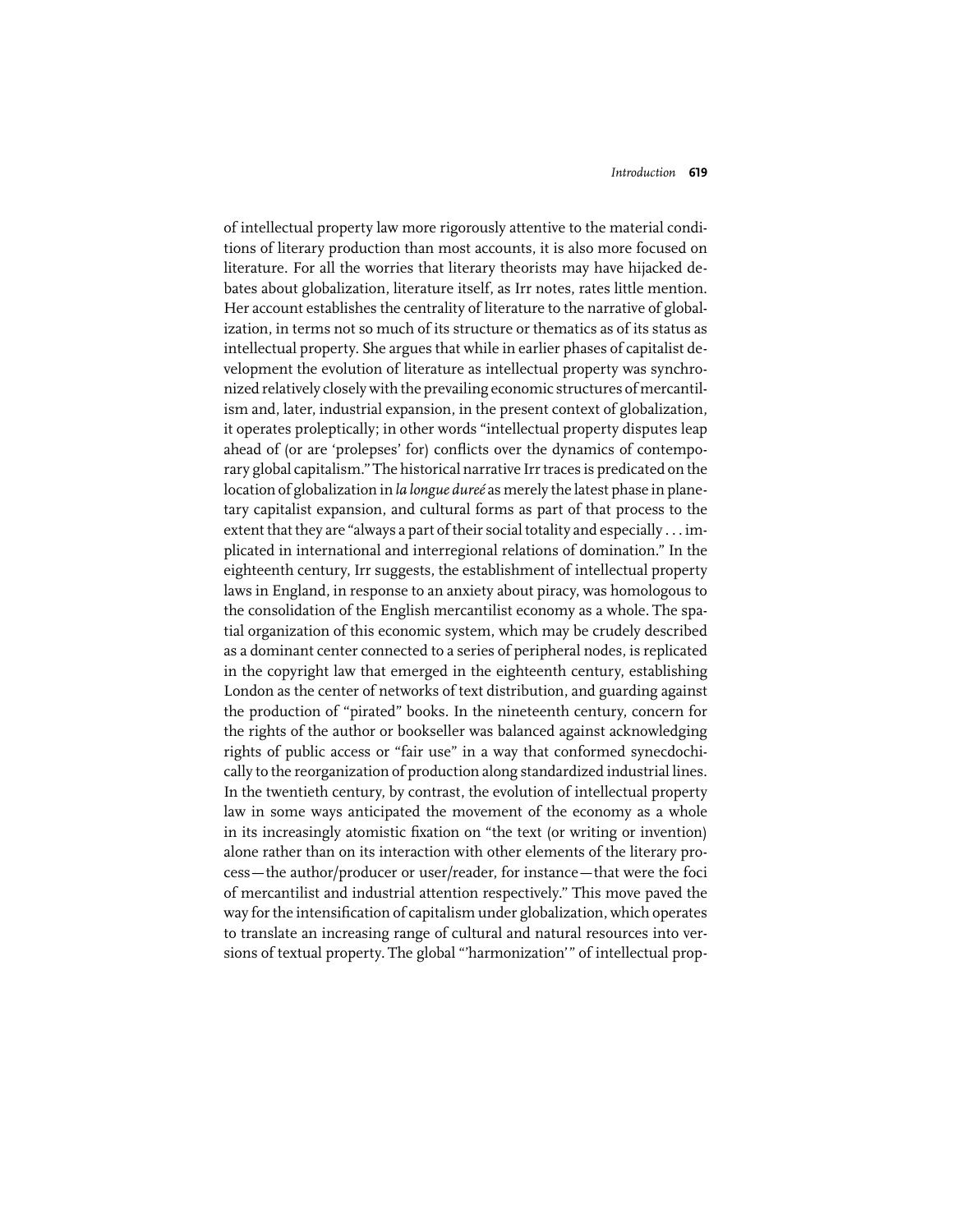erty legislation is ''the symptom of a phase of expansion at the core reaching its saturation point, and it may well be the harbinger of a different style of expansion on a global scale, reorganizing once again the global geography of core and periphery.'' As the prototype of intellectual property, literature is ''intimate with globalization—perhaps even to the point of paving the way for further capitalist expansion in societies that have previously employed other models of ownership (or nonownership) over what Americans call 'literary' writing.'' It is in this intimacy with globalization, paradoxically, that literature might have the potential to counter some of its more oppressive aspects. In other words, it is not in its themes or in its ''eidaesthetic'' function, discussed by Nicholas Brown in his essay in this issue, but rather ''in the use and practice of an alternative conception of property... that literature offers at least some utopian potential.''

One of the most common articulations of globalization is the narrative that sees its arrival as inaugurating the "end of history." If reports of this end have, by some accounts, been greatly exaggerated, commentators on both the left and the right have associated globalization with the diminishment of utopian possibilities. In a related move, literature has been seriously discredited as a vehicle for imagining our way into a different, better future. Hovering over these casualties of postmodernity is the specter of Marxism, which many critics still hold up as a credible narrative of present cultural and material conditions and future change. Foremost among these critics in the field of culture is Fredric Jameson, whose work is the subject of Imre Szeman's essay, ''Who's Afraid of National Allegory? Jameson, Literary Criticism,Globalization.'' In a reconsideration of Jameson's oft-criticized account of third world literature as national allegory, Szeman sketches some of the limits of Jameson's interpretive politics while drawing out those aspects of it that remain productive and provocative, especially with respect to the interpretation of third world literature in the context of globalization.While acknowledging the various aspects of Jameson's theory that have drawn the ire of postcolonial critics, including its implicit developmentalism and its mostly uncritical deployment of three-worlds theory, Szeman suggests that much of the criticism directed at Jameson stems from a misreading of its central premises, "allegory" and "nation." Allegory, Szeman points out, denotes in Jameson's work not the naïve one-to-one mapping of text and pretext associated with Bunyan, but rather a mode of interpretation that highlights the implication of the personal in the political, the pri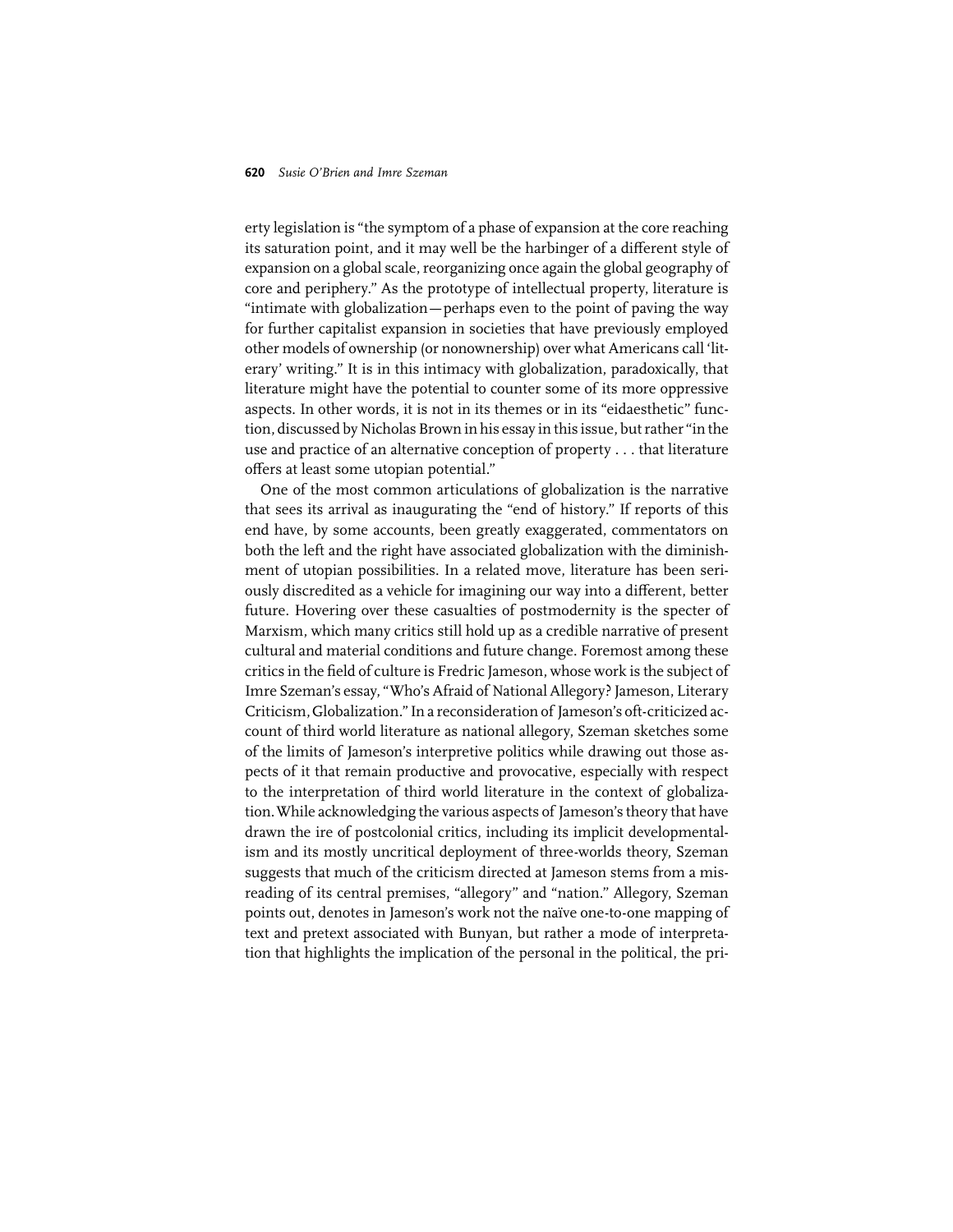vate in the public—a mode of interpretation that has been all but lost in the developed world. If culture in general is that realm that mediates between the political and the psychological, allegory is the operation of reading that makes that relationship manifest. It assumes a particularly pointed form in the context of the cultural revolution through which a once-subjected people attempts to throw off the legacy of subalternity. Culture is the vehicle through which "the 'baleful and crippling' habits that are the residue of colonialism can be addressed and potentially overcome,'' at the same time as it is itself born from, and its shape determined by, that residue: cultural structures and attitudes must be understood "'as having been themselves, in the beginning, vital responses to infrastructural realities (economic and geographic, for example), as attempts to resolve more fundamental contradictions—attempts which then outlive the situations for which they were devised, and survive, in reified forms, as ''cultural patterns.'' Those patterns themselves then become part of the objective situation confronted by later generations.'''28

To think about culture this way is to ask not only what infrastructural realities produce—and are thereby illuminated by—national allegory, but also, more generally, what kind of conditions enable the production of literature, an imported and now largely outmoded technology that nevertheless plays a vital role in the process of postcolonial cultural revolution. The question of belatedness returns to the idea of the nation, whose place in Jameson's theory at first seems inexplicable in the context of a global system in which its political power seems largely to have been superseded. It survives, even in Jameson's most recent work, Szeman suggests, not as a naïve or nostalgic gesture toward an actual space outside the postmodern, but rather as a name for, among other things, "a frankly utopic space that designates 'whatever programmes and representations express, in however distorted or unconscious a fashion, the demands of a collective life to come, and identify social collectivity as the crucial centre of any truly progressive and innovative political response to globalization.'''

The question remains how or whether literature in general, and Anglophone literature in particular, serves as a vehicle for utopian imaginings in the age of globalization. In taking up this question in his essay, ''The Eidaesthetic Itinerary: Notes on the Geopolitical Movement of the Literary Absolute,'' Nicholas Brown pulls apart the confident claims to self-evidence of the subject of this issue, Anglophone literature, tracing its evolution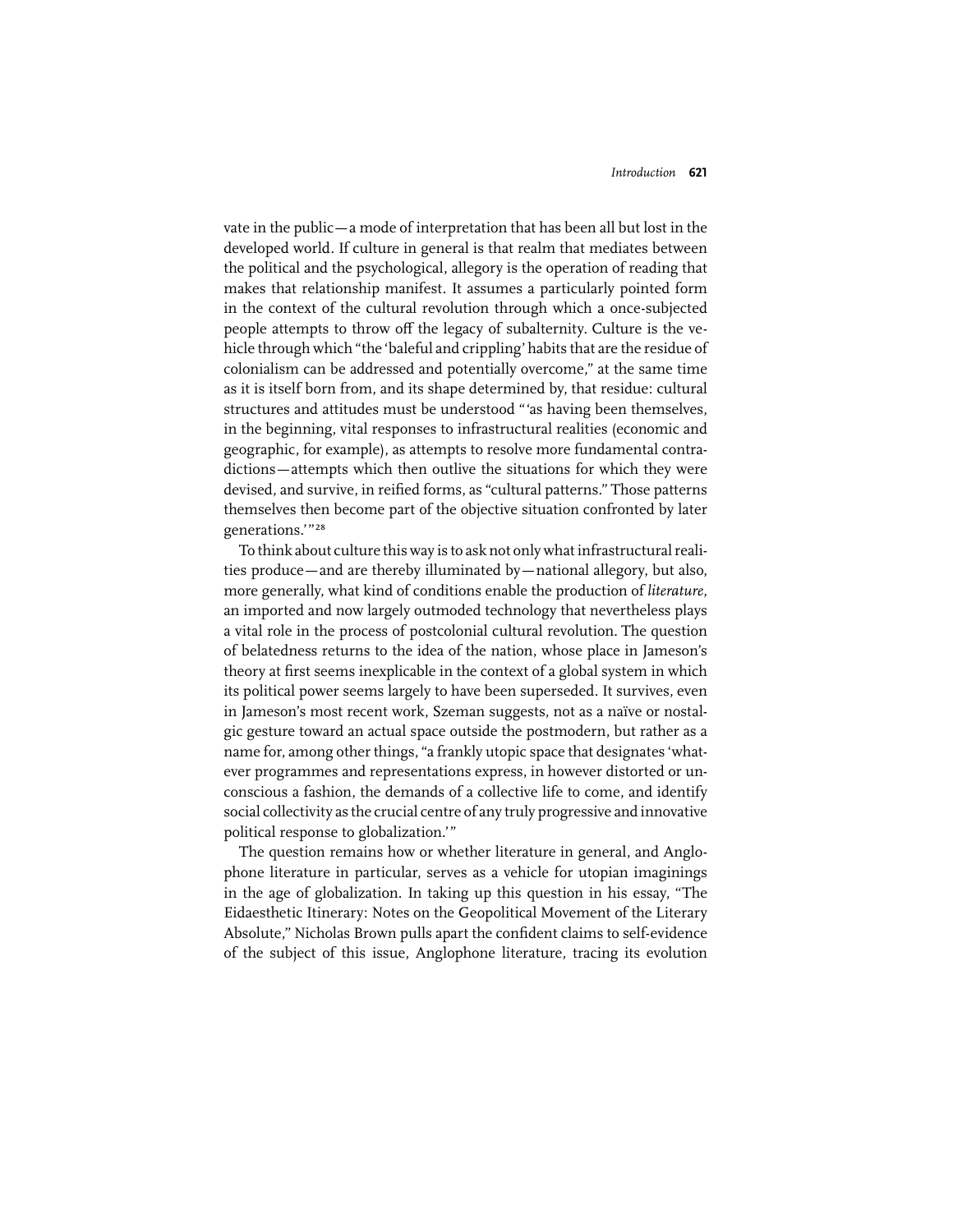through overlapping economic, political, and cultural movements to its contemporary significance as a form that has in some ways outlived its relevance. The relevance of literature may be defined by what Brown, following Jean-Luc Nancy and Philippe Lacoue-Labarthe, refers to as its ''eidaesthetic'' function, its capacity to overcome—or to represent the possibility of overcoming—the contradictions of capitalism, by gesturing toward the connection between the part and the whole, and ''salvag[ing] the contents of life from the deadening effects of reification."<sup>29</sup> Formulated in nineteenthcentury Germany, in the work of Friedrich von Schlegel in particular, this ''romantico-modern'' conception of literature locates it in a place between philosophy and theory; it is at once a ''living, vibrant work of art,'' an embodiment of romantic organicity "and a distinct discourse that would be able to recover that organicity from the necessarily fragmentary nature of any particularly literary work.'' This bifurcation anticipates the contemporary development of theory as a separate discourse, and one that would ultimately replace literature in its capacity to signify Totality, but this could only happen in the wake of two historical/cultural movements: modernism and more importantly—postcolonialism. While modernism revises Romantic conceptions of literature by transferring the location of transcendent meaning from the infinite to the object, or ''thing-in-itself,'' it retains a utopian impulse.Crucially, however, the Utopia it gestures toward ''comes into being only at the expense of aestheticizing the problems it resolves.'' Postcolonial literature represents the confrontation of the problem addressed by Romanticism and Modernism—the schism between subject and object, and between the promise of organic totality and the material reality of division and reification—from the perspective of those who occupy a very different position within the economic order. We therefore witness in postcolonial literature, if we read it in the right way (and generally, Brown suggests, we do not), a recasting of the problem from a philosophical to a political one: in place of the Absolute, postcolonial literature seeks to signify the social totality. If the utopian impulse in postcolonial literature is ultimately mitigated by the diversion of the postcolonial project to neocolonial ends, its energies are not entirely mitigated; instead they are reconstituted by theory. Countering suggestions that theory is Eurocentric, Brown offers the argument that "all theory is postcolonial theory: it owes its very existence to the struggle against colonial domination and its echo in the political urgency of the First-World-60s." This reversal of the usual representation of a dynamic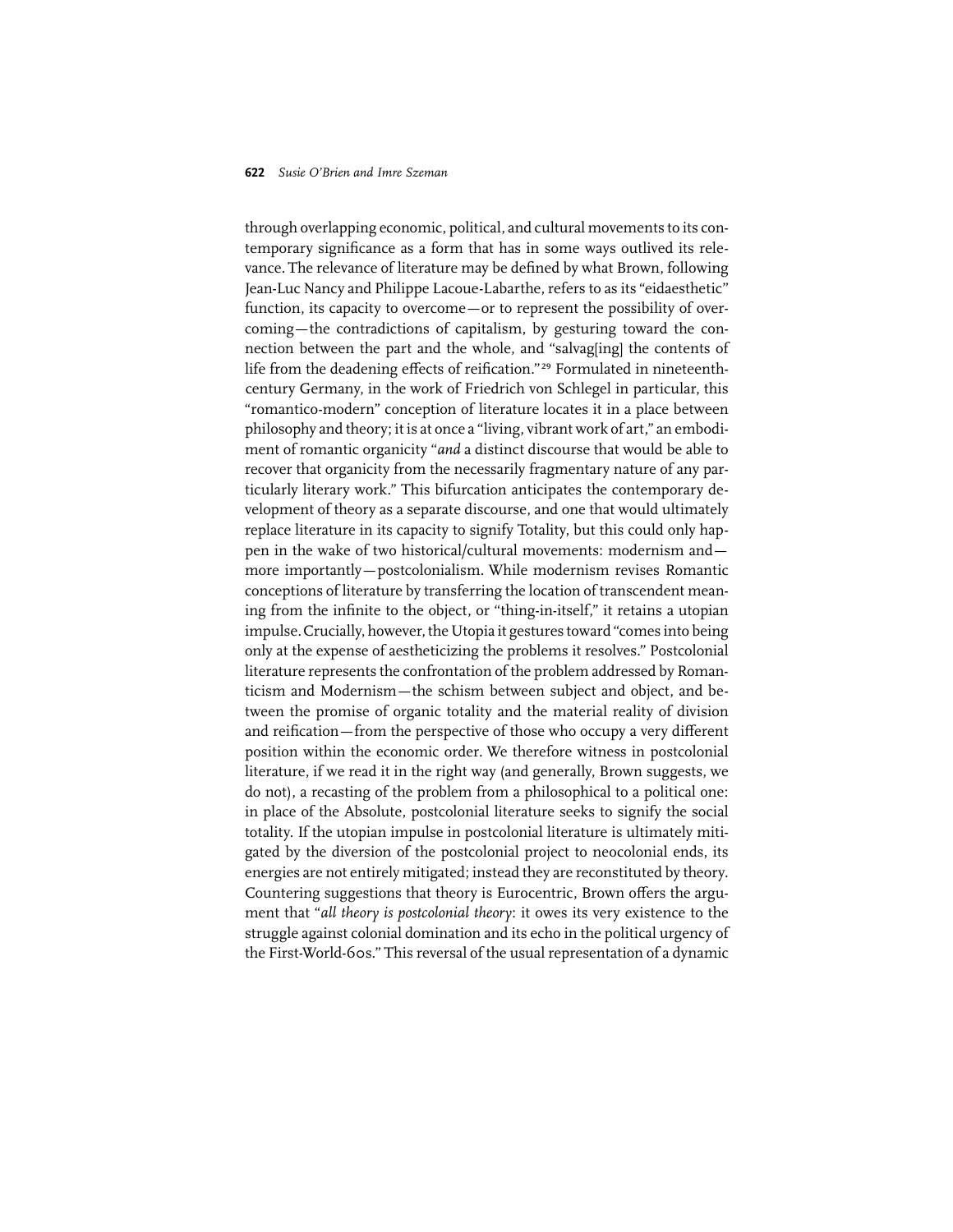of a third world always struggling to define itself out from under first world cultural hegemony mirrors the argument advanced by Hardt and Negri in Empire. Instead of seeing resistance generated in response to capitalism, they suggest that capitalism must constantly scramble to reorganize in response to labor; in other words, "resistance precedes power." Thus, "the current reorganization of capital called globalization is an essentially reactive regrouping after the disintegration of classical imperialism at the hands of the anticolonial movements.'' Its reactive nature does not finally mitigate the power of globalization that, through its subsumption of labor by capital and elimination of "even hypothetical space external to 'our' world system" heralds, not just incidentally, the obsolescence of literature. As the realm of transcendence gives way to the field of immanence such that ''every activity resonates immediately with the Totality itself," the eidaesthetic function of literature, which works to bridge the gap between the fragment and the Totality loses its significance. However, the withering away of the sphere of mediation need not mean the end of utopian cultural forms: Brown suggests that music, in its capacity to engage the mind and body and to synchronize individual bodies into a social totality may be ''better able to carry Literature's eidaesthetic project into a fully globalized world.''

Collectively, these essays suggest that while it might still be too soon for eulogies, the institution of English has been rocked by global changes for which prevailing models of cultural criticism have not quite prepared us. No matter in what form Anglophone literatures survive in the twenty-first century, these essays provide a valuable anatomy of their current state and future possibilities.

## Notes

We would like to thank Latham Hunter and Christopher Snook for their invaluable editorial assistance in compiling this collection.

- I Karl Marx and Friedrich Engels, "Manifesto of the Communist Party," in The Marx-Engels Reader, ed. Robert C. Tucker (New York, 1978), 469-500.
- As Bruce Robbins reminds us, print-capitalism produced transnational connections as much as the national ones that Benedict Anderson detailed in his now canonical book on the subject. Timothy Brennan's discussion of the ''cosmopolitan'' function of the novel as a technology of communication between national elites—and only a small sliver of those, too—should also be kept in mind whenever discussing the globalization of literature. See Bruce Robbins, "Part 1: Actually Existing Cosmopolitanism," in Cosmopolitics: Thinking and Feeling Beyond the Nation, ed. Pheng Cheah and Bruce Robbins (Minneapo-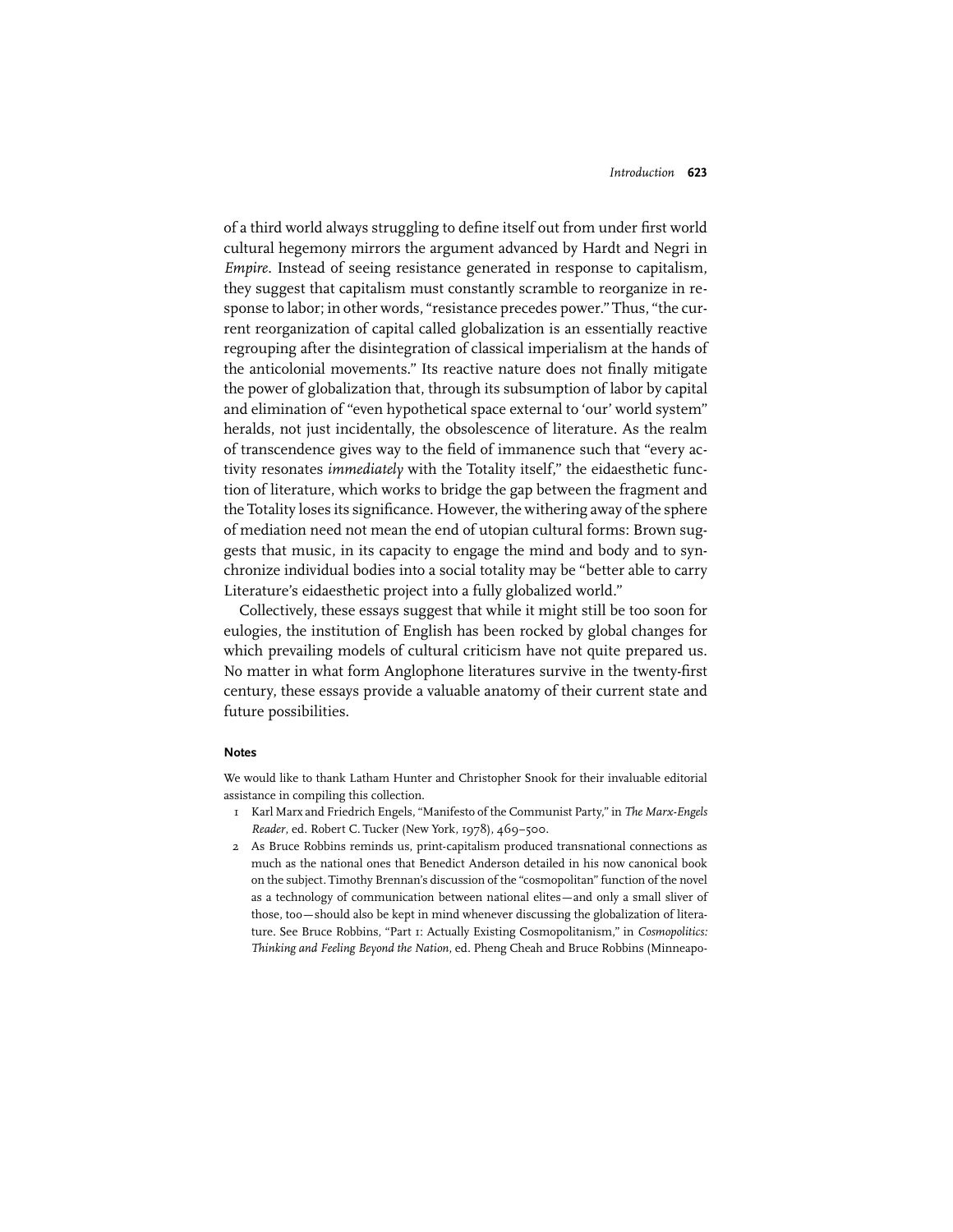lis, 1998), 1–19; and Timothy Brennan, Salman Rushdie and the Third World (Houndmills,  $UK, 1989, 56.$ 

- 3 Giles Gunn, "Introduction: Globalizing Literary Studies," PMLA 116.1 (2001): 16-31; quotation from 17.
- 4 Stephen Greenblatt, "Racial Memory and Literary History," PMLA 116.1 (2001): 48-63; quotation from 52.
- On the fictional or discursive character of globalization, see J. K.Graham-Gibson, ''Querying Globalization," Rethinking Marxism 9.1 (1996-97): 1-27; Arif Dirlik, "Globalization As the End and the Beginning of History," Rethinking Marxism 12.4 (Fall 2000); Thomas Peyser, "How Global Is It: Walter Abish and the Fiction of Globalization," Contemporary Literature 40.2 (1999): 240-62; and Anna Tsing, "Inside the Economy of Appearances," Public Culture  $12.1$  (Spring 2000):  $115-44$ . In reference to the particular situation of the United States, Frederick Buell has described the discourse of globalization as ''a macronarrative at a time when these have been theoretically invalidated,'' which functions in the United States as a form of ''cultural nationalism for post-national circumstances.'' Like many other U.S.-based commentators', Buell's account still places the United States at the center of globalization and grants it (the state?) unexpected powers and abilities to manage the production of identity within its own boundaries. This vision of the place of the United States in and with reference to globalization must itself be seen as a problematic macronarrative of globalization, though perhaps the most difficult one to see for what it is. See Frederick Buell, ''Nationalist Postnationalism: Globalist Discourse in Contemporary American Culture," American Quarterly 50.3 (1998): 548-91; quotations from 583 n.3, 550.
- Among those who take the long view of the processes that have come to be defined as ''globalization'' are Paul Hirst and Grahame Thompson, who note that economic integration is less extensive today than it was in the late nineteenth century; Roland Robertson, who links the beginning of globalization to the decline of religious empires and the development of maps and maritime travel; William McNeill, who traces practices of economic and cultural exchange back to premodern Afro-Eurasian trade routes; and Armand Mattelart, who argues that the world was already networked by the late eighteenth century. See Hirst and Thompson, Globalization in Question: The International Economy and the Possibilities of Governance (London, 1995); Robertson, Globalization: Social Theory and Global Culture (London, 1992); McNeill, Plagues and People (New York, 1998); and Mattelart, Networking the World, 1794-2000, trans. Liz Carey-Libbrect and James A. Cohen (Minneapolis, 2000).
- 7 Simon Gikandi, "Globalization and the Claims of Postcoloniality," in this issue.
- Ien Eng and Jon Stratton, ''Asianing Australia: Notes Toward a Critical Transnationalism in Cultural Studies," Cultural Studies  $\overline{10}$ ,  $\overline{10}$ ,  $\overline{10}$ ,  $\overline{16}$  –36.
- The connection is made on the first page of MalcolmWaters's study of globalization: ''Just as postmodernism was the concept of the 1980s, globalization may be the concept of the 1990s." Waters, Globalization (New York, 1995), 1. Jameson's recent emphasis on the intensified interrelation of culture and economics as a sign of globalization is already prefigured in his 1979 essay, "Reification and Utopia in Mass Culture": "Culture, far from being an occasional matter of the reading of a monthly good book or a trip to the drive-in, seems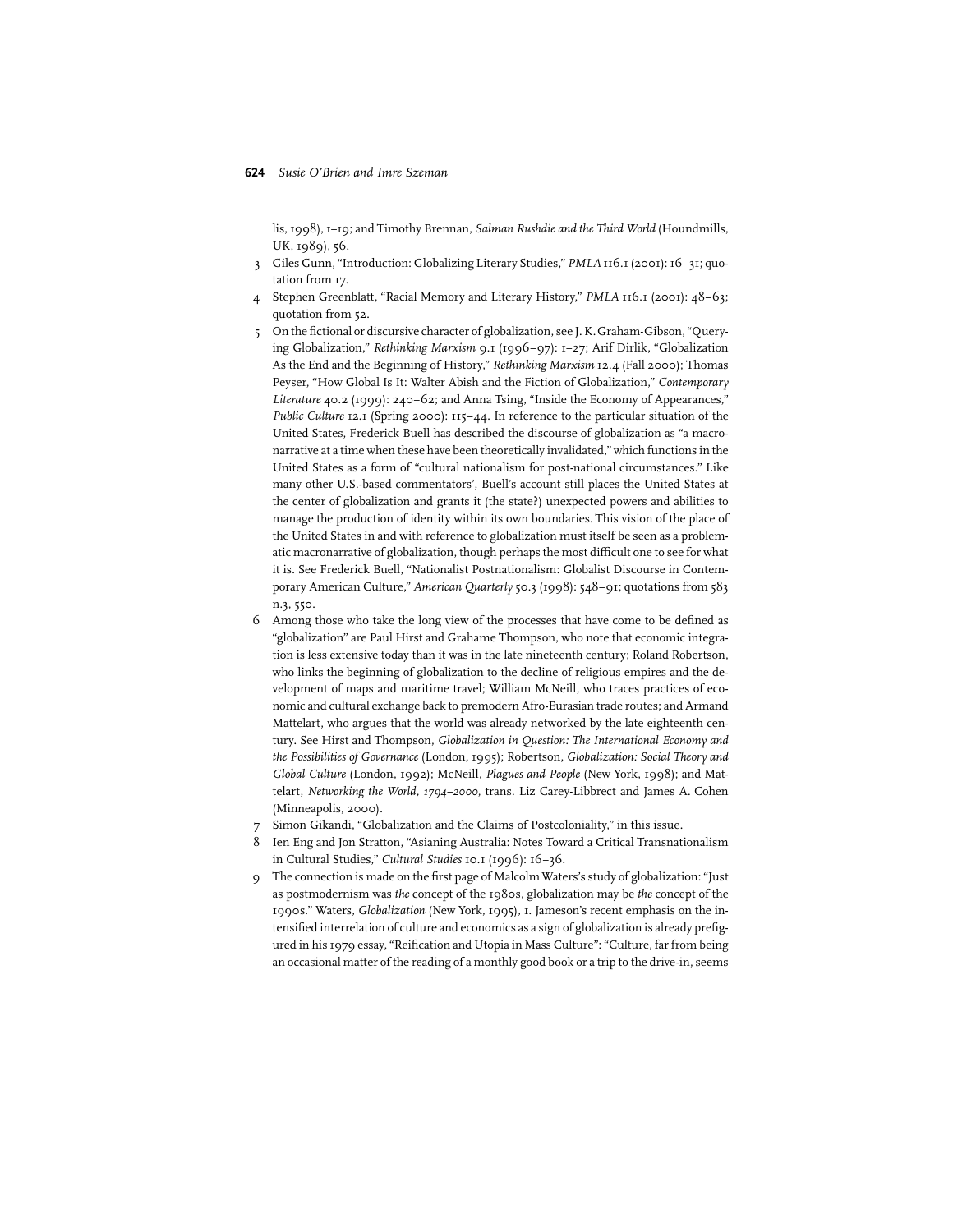to me the very element of consumer society itself... everything is mediated by culture, to the point where even the political and ideological 'levels' have initially to be disentangled from their primary mode of representation which is cultural" (Social Text  $I$  [1979]: 139). It is interesting to note the eclipse of the word postmodernism in Jameson's own work, and the globalized inflections given the postmodern in Perry Anderson's recent book on Jameson, The Origins of Postmodernity (New York, 1998).

- 10 Lawrence Grossberg, "Speculations and Articulations of Globalization," Polygraph 11  $(1999)$ :  $11-48$ ; quotation from  $11$ .
- For discussions of the time(s) and space(s) of globalization, see Paul Smith, Millennial Dreams: Contemporary Culture and Capital in the North (New York, 1997); Neil Smith, ''Homeless/Global: Scaling Places,'' in Mapping the Futures: Local Cultures Global Change, ed. John Bird, et al. (New York, 1993), 87-119; and Dipesh Chakrabarty, Provincializing Europe (Princeton, 2000), among others.
- See, for example, Ulrich Beck, Anthony Giddens, and Scott Lash, Reflexive Modernization (Cambridge, UK, 1994); Mike Featherstone, Scott Lash, and Roland Robertson, eds., Global Modernities (London, 1995); and Anthony Giddens, Consequences of Modernity (Cambridge, UK, 1990).
- 13 Kalpana Seshadri-Crooks, "At the Margins of Postcolonial Studies: Part 1," in The Pre-Occupation of Postcolonial Studies, ed. Fawzia Afzal-Khan and Kalpana Seshadri-Crooks (Durham, 2000),  $3-23$ ; quotations from 4, 13.
- Bill Ashcroft, Gareth Griffiths, and Helen Tiffen, Key Concepts in Post-Colonial Studies (New York, 1998), 112-13.
- 15 John Tomlinson, Cultural Imperialism (Baltimore, 1991).
- One is reminded here of Raymond Williams's warnings against the too-simple equation of the dominant culture with that of the dominant classes. It is not just that such an equation gets culture wrong; it also grants power over culture to the dominant classes: if culture is always an expression of ''their'' culture, then it makes sense that they would have the right to define it as they wish against the desires of the lower classes. See Raymond Williams, Culture and Society 1780-1950 (New York, 1983).
- 17 For an overview of the main themes of *Empire*, see Nicholas Brown and Imre Szeman, "The Global Coliseum: On Empire: An Interview with Michael Hardt and Antonio Negri," Cultural Studies 16.2 (2002), forthcoming.
- 18 Michael Hardt and Antonio Negri, Empire (Cambridge, MA, 2000), 138.
- 19 Ibid., 137.
- In any case, such volumes of comparative case studies of globalization already exist. See Fredric Jameson and Masao Miyoshi, eds., The Cultures of Globalization (Durham, 1998); RobWilson and Wimal Dissanayake, eds., Global/Local: Cultural Production and the Transnational Imaginary (Durham, 1996); Richard Dienst and Henry Schwarz, eds., Reading the Shape of the World: Toward an International Cultural Studies (Boulder, CO, 1996); and Ann Cvetkovich and Douglas Kellner, eds., Articulating the Global and the Local (Boulder,  $CO, 1997$ ).
- All too often these interpretive strategies have unintentionally reimposed Western concerns and thematics. As Dipesh Chakrabarty has pointed out, ''An unself-conscious but nevertheless blatant example of this 'inequality of ignorance' in literary studies, for ex-